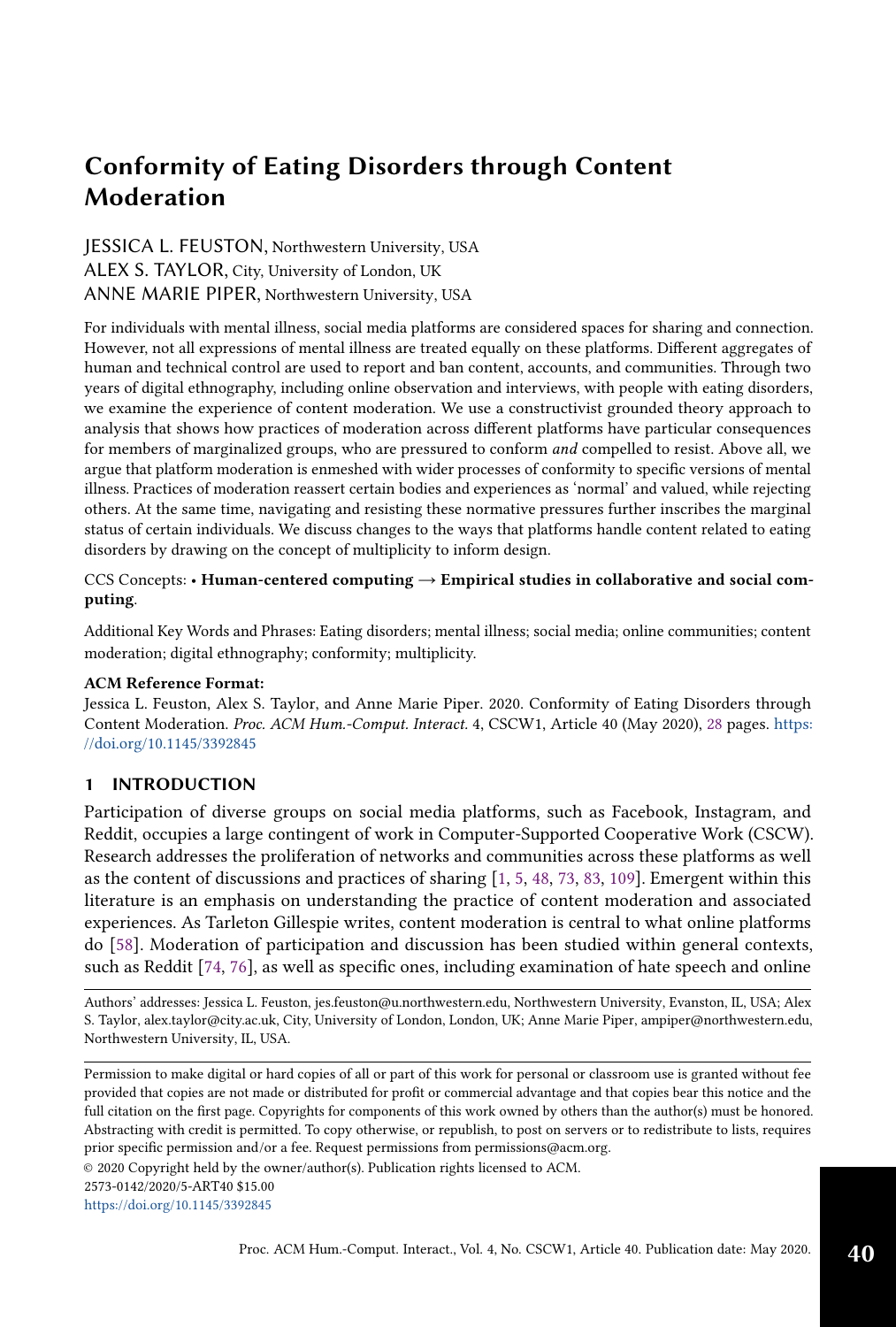harassment [\[26,](#page-22-0) [116,](#page-25-1) [135,](#page-26-0) [136\]](#page-26-1). Much discussion in this domain involves identifying specific topics of conversations [\[28,](#page-22-1) [136\]](#page-26-1), determining which topics should be encouraged or removed [\[33,](#page-22-2) [55,](#page-23-2) [60,](#page-23-3) [129\]](#page-26-2), and understanding interactions between manual and automated forms of regulation [\[75,](#page-24-4) [130\]](#page-26-3). In the CSCW- and Human-Computer Interaction (HCI)-related literature, as well as publicity from large tech firms [\[118\]](#page-26-4), the moderation of individuals and groups has been treated as a necessity.

In this paper, we aim to approach the topic of platform content moderation from another perspective. Platform moderation involves various configurations of human and algorithmic activity (e.g., flagging content, content removal). Here, we closely attend to how moderation happens and what the consequences of moderation are for members of marginalized groups expressing non-dominant narratives. We argue that the relations between the social and technical (i.e., the sociotechnical) afforded on social media platforms exert an active force, producing and reproducing a conformity to particular norms and values. Conformity, therefore, is not only established through the formally documented rules in a platform's standards and guidelines [\[49,](#page-23-4) [58,](#page-23-1) [113\]](#page-25-2). Similarly, it is not solely dependent on the technological features and underlying structures of a platform. Rather, it emerges as a tacit set of norms and values through the interplay between a platform's features and how a group's members come to actively moderate talk and interaction. Our interest, then, is in how the distinctive features of social media platforms interweave with the social practices of moderation and how such sociotechnical relations serve to sustain and amplify certain norms and values that often exclude or marginalize non-dominant narratives.

We examine these social and technical practices of content moderation on social media platforms as they relate to individuals with eating disorders. The work that follows is grounded in two years of digital ethnography, most recently focusing on the experiences of individuals with eating disorders across an ecosystem of social media platforms. In addition to analyzing online content, we interviewed 20 individuals with eating disorders who reported having content removed from social media platforms, including Facebook, Instagram, Reddit, Tumblr, and Twitter. Through a constructivist grounded theory approach to analysis [\[30\]](#page-22-3), we show that the pressures of moderation can have damaging consequences, especially for marginalized groups. These consequences include loss, labor, and displacement, as well as wider processes that reinforce ideas around which versions of mental illness are sanctioned as 'normal' and 'acceptable' in online spaces. We will show that resistances arise in response to these many consequences and to the effects of being marginalized. Individuals and groups find ways to work around platform processes through the creation of different user accounts and establishment of splinter communities forged through ingroup, grassroots processes of community moderation.

We make three primary contributions. The first is a detailed account of how members of a marginalized group—individuals with eating disorders—experience content moderation, extending prior work in this space [\[25,](#page-22-4) [74,](#page-24-2) [76,](#page-24-3) [106\]](#page-25-3). Although content moderation is typically conceptualized as necessary for the greater good of online communities (e.g., preventing harassment, protecting individuals from graphic or triggering content), its potential harms are not well-understood or documented. Our analysis reveals the ways in which content moderation has consequences, sometimes severe, for people with eating disorders. These consequences include loss of personal content (e.g., used for self-reflection) and community support, as well as the creation of additional restorative work for people who have been subject to moderation.

Second, we turn to conformity as a way of understanding the broader social and technical practices of content moderation. In this paper, we view these practices as mechanisms of social influence and control. Conformity, in this context, is simultaneously a particular configuration of norms and values and an active process in which people with differing norms and values are pressured to assimilate or comply [\[31\]](#page-22-5). Conformity is central to many social processes. Our aim is not to contend the importance of conformity or to call for its eradication. Rather, we use this paper as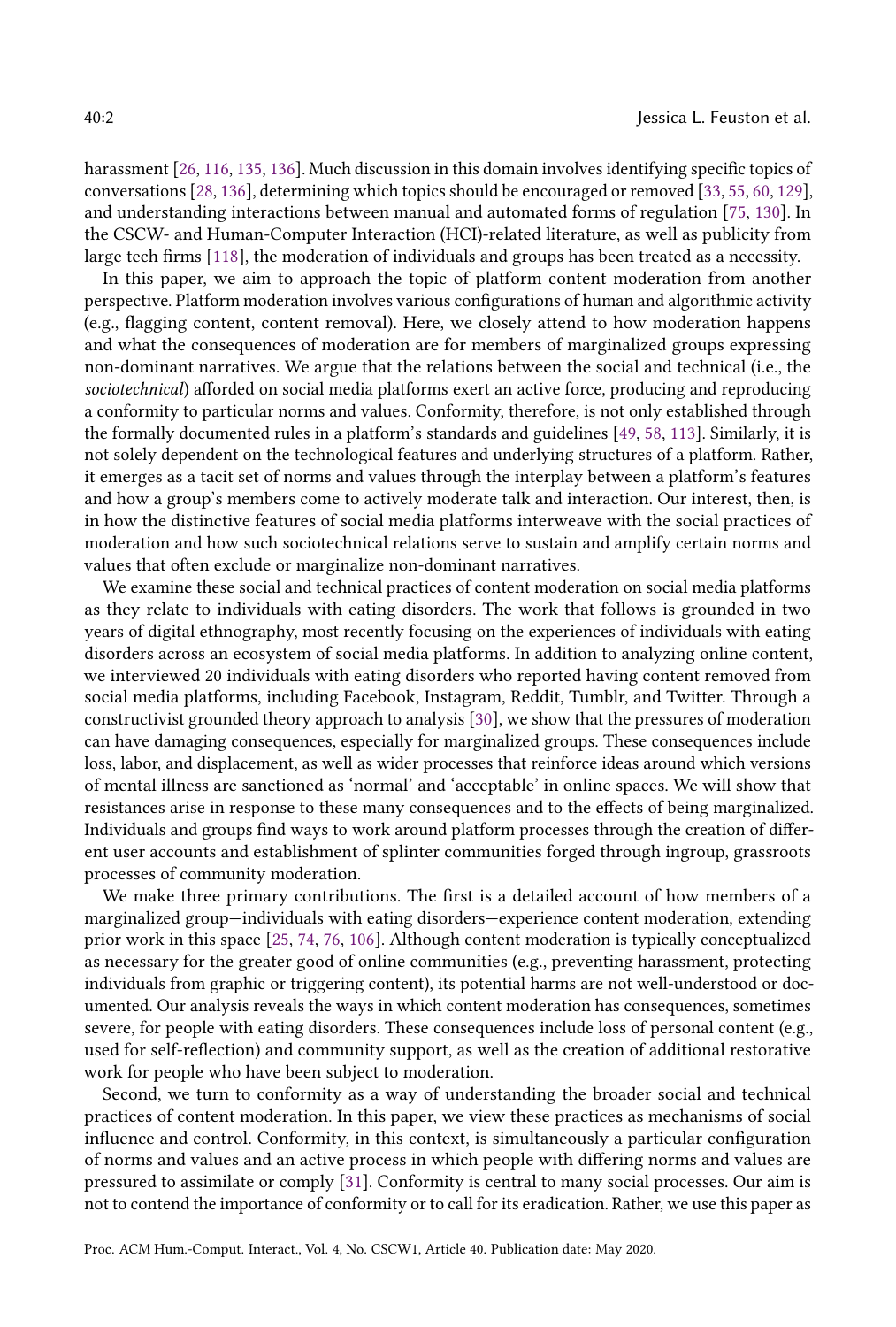a space to question and call attention to a particular practice of conformity—content moderation as it relates to eating disorders online—that has become pervasive and taken-for-granted across many online spaces. We discuss how content moderation contributes to wider processes of conformity, set within historical and contemporary contexts, where particular versions of mental illness are legitimized and others are rejected.

Finally, as a counterpoint to conformity, we reflect on what it means to design for multiplicity in online social platforms. Drawing from Annemarie Mol's work [\[103\]](#page-25-4), we discuss how eating disorders are enacted differently across various sociotechnical configurations of online spaces and actors. These differing, multiple versions of eating disorders are simultaneously performed and entangled within different platforms, communities, accounts, and people [\[69,](#page-23-5) [132\]](#page-26-5). Here, we use multiplicity to focus on the many different versions of body image and body management as they are performed online with respect to eating disorders and, more broadly, mental illness. In this context, multiplicity helps us attend to the range of norms and practices within eating disorders online and the restrictive impact of platform content moderation. We articulate directions for future work aimed at creating more diverse and equitable online spaces.

# 2 RELATED WORK

Our work builds on a growing body of literature related to content moderation, eating disorders, and members of marginalized groups online. Though we use 'eating disorder' and 'mental illness' throughout this paper, we do not reference or rely on medical interpretations or delineations of these experiences. Instead, these phrases act as social groupings that help us connect our work with other technologists and conversations in this domain. In this paper, we are addressing particular ways that bodies (e.g., body image, body management) are constructed online and how people respond to and negotiate norms around this content.

## 2.1 Content Moderation on Social Media

A large body of work within CSCW- and HCI-related literature examines content moderation in the context of social media and online communities [\[8,](#page-21-2) [26,](#page-22-0) [27,](#page-22-6) [58,](#page-23-1) [74–](#page-24-2)[78,](#page-24-5) [85,](#page-24-6) [100,](#page-25-5) [106,](#page-25-3) [129,](#page-26-2) [130\]](#page-26-3). Practices of moderation aim to facilitate quality content, civil discussion, and, generally speaking, online spaces where individuals can engage and participate without overt fear of abuse, harassment, or accidental viewing of violent, illegal, or triggering activities [\[85,](#page-24-6) [86\]](#page-24-7). Throughout this paper, when we refer to content moderation, we refer to "the governance mechanisms that structure participation in a community to facilitate cooperation and prevent abuse" [\[62\]](#page-23-6). What we call platform moderation, others have termed commercial content moderation [\[122\]](#page-26-6). This practice of moderation involves the organized ways in which content produced by social media users is subject to surveillance, report, review, and removal [\[106\]](#page-25-3). These practices often rely on decisions passed down by dispersed groups of outsourced laborers [\[61,](#page-23-7) [122\]](#page-26-6).

Though mechanisms behind content moderation are largely proprietary and private (i.e., a black box [\[75\]](#page-24-4)), some researchers have illuminated the underpinnings of these sociotechnical processes [\[58,](#page-23-1) [61,](#page-23-7) [106,](#page-25-3) [122\]](#page-26-6). Broadly, content moderation may involve automated systems, community flagging and reporting [\[32\]](#page-22-7), and outsourced labor [\[61,](#page-23-7) [121,](#page-26-7) [122\]](#page-26-6). Several social media platforms, including Reddit and Facebook (e.g., subreddits, Facebook groups), also rely on community moderators—at times, with automated systems—to manage groups of individuals with similar interests, as well as transient visitors [\[75,](#page-24-4) [78,](#page-24-5) [81,](#page-24-8) [100,](#page-25-5) [130\]](#page-26-3). We distinguish this instance of moderation, in which moderators and other members of communities engage in shaping (i.e., moderating) particular forms of participation online, from platform moderation. However, as we argue, practices of platform and ingroup community moderation are entangled.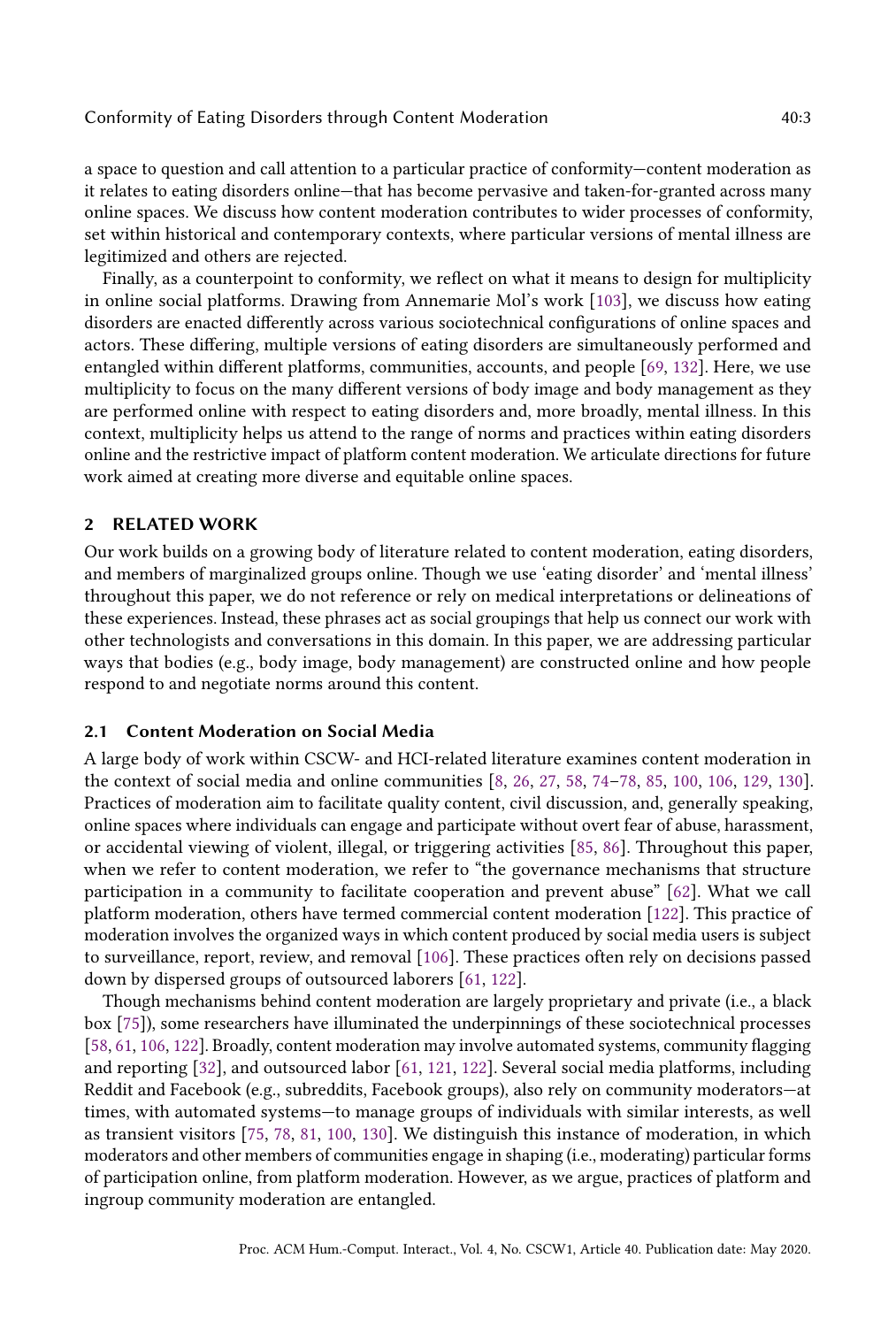Given the pervasiveness of content moderation, a growing area of interest involves understanding the experience of being moderated [\[74,](#page-24-2) [76,](#page-24-3) [77,](#page-24-9) [106\]](#page-25-3). This research thread speaks to the frustration and, at times, confusion of having content removed. Though marginalized communities and groups of people are not highlighted currently in this body of work, researchers have suggested that content moderation may have more detrimental effects on their members [\[77,](#page-24-9) [106\]](#page-25-3). The present study helps bridge this gap in the literature by engaging with a particular marginalized group (i.e., individuals with eating disorders) through digital ethnography, including online observation and interviews. In addition to demonstrating the harms of content moderation in this context, we animate its role in constituting eating disorders and, as we detail in the discussion, illness narratives online.

## 2.2 Moderating Eating Disorders Online

Researchers have also studied content moderation as it relates to eating disorders. This work typically engages with 'deviant' (i.e., rule-breaking) content from pro-eating disorder (pro-ED) communities. Research in this domain has used machine learning techniques to characterize types of content removed [\[22,](#page-21-3) [23\]](#page-22-8) and behavioral responses to moderation, including the ways that individuals use platform features, such as hashtags, to circumvent banned content [\[25,](#page-22-4) [57\]](#page-23-8). Findings from these works provide valuable insight into how the practices of platform moderation (i.e., particularly the banning of hashtags) amplify existing challenges to moderation and may inadvertently overlook others. For example, Stevie Chancellor and colleagues [\[25\]](#page-22-4) found that attempts to moderate certain types of eating disorder content through hashtag bans resulted in a broader diversity and lexical variation of hashtags. The increased lexical variation of eating disorder hashtags resulted in additional challenges to moderation conducted via hashtags. Ysabel Gerrard [\[57\]](#page-23-8), similarly, detailed limitations to practices of hashtag-based moderation, including the ways in which recommender systems can actively circulate pro-ED content. Due to these pitfalls of platform moderation, researchers note that alternatives are necessary [\[25,](#page-22-4) [47,](#page-23-9) [57\]](#page-23-8). In this paper, we extend these prior works through an empirical study of the experience of content moderation and a subsequent discussion detailing new avenues for design.

Content moderation is not, of course, the lone interest for researchers examining eating disorders online. Prior works detail a large and diverse spectrum of inquiries, including characterizations of content [\[10,](#page-21-4) [20,](#page-21-5) [34,](#page-22-9) [59,](#page-23-10) [79,](#page-24-10) [112,](#page-25-6) [114,](#page-25-7) [137\]](#page-26-8), information-seeking behaviors [\[11,](#page-21-6) [51,](#page-23-11) [92,](#page-24-11) [107\]](#page-25-8), recovery likelihood [\[24\]](#page-22-10), and ethical concerns, including those related to censorship [\[131\]](#page-26-9). Across this body of research we see a commitment to supporting people with eating disorders and understanding the complexities of eating disorders in digitally-mediated spaces. Speaking to this complexity, Elizabeth V. Eikey, across a number of collaborations [\[43–](#page-22-11)[45\]](#page-22-12), describes how technologies, including social media platforms and weight loss applications, can be simultaneously beneficial and negative for individuals with eating disorders. Similarly, Pamara F. Chang and Natalya N. Bazarova's examination of disclosure-response sequences on Pro-Ana Nation, an online forum, demonstrates how community-provided support within pro-anorexia spaces can be detrimental to health [\[29\]](#page-22-13). These examples highlight tensions within online spaces that individuals with eating disorders frequent. Specifically, as these spaces are not inherently or wholly positive or negative, benefits and consequences are entangled in the ways that people use them.

Given the complexities of technology use in this domain, computer-mediated support for individuals with eating disorders presents a challenging area for research. With respect to research focusing on pro-ED content and communities, recommendations tend to settle within a narrow window of approaches. These approaches may include novel forms of moderation [\[22,](#page-21-3) [34\]](#page-22-9), such as automated systems to assist human moderators, and health interventions [\[23\]](#page-22-8). These design recommendations may benefit a number of people. For example, they aim to reduce the prevalence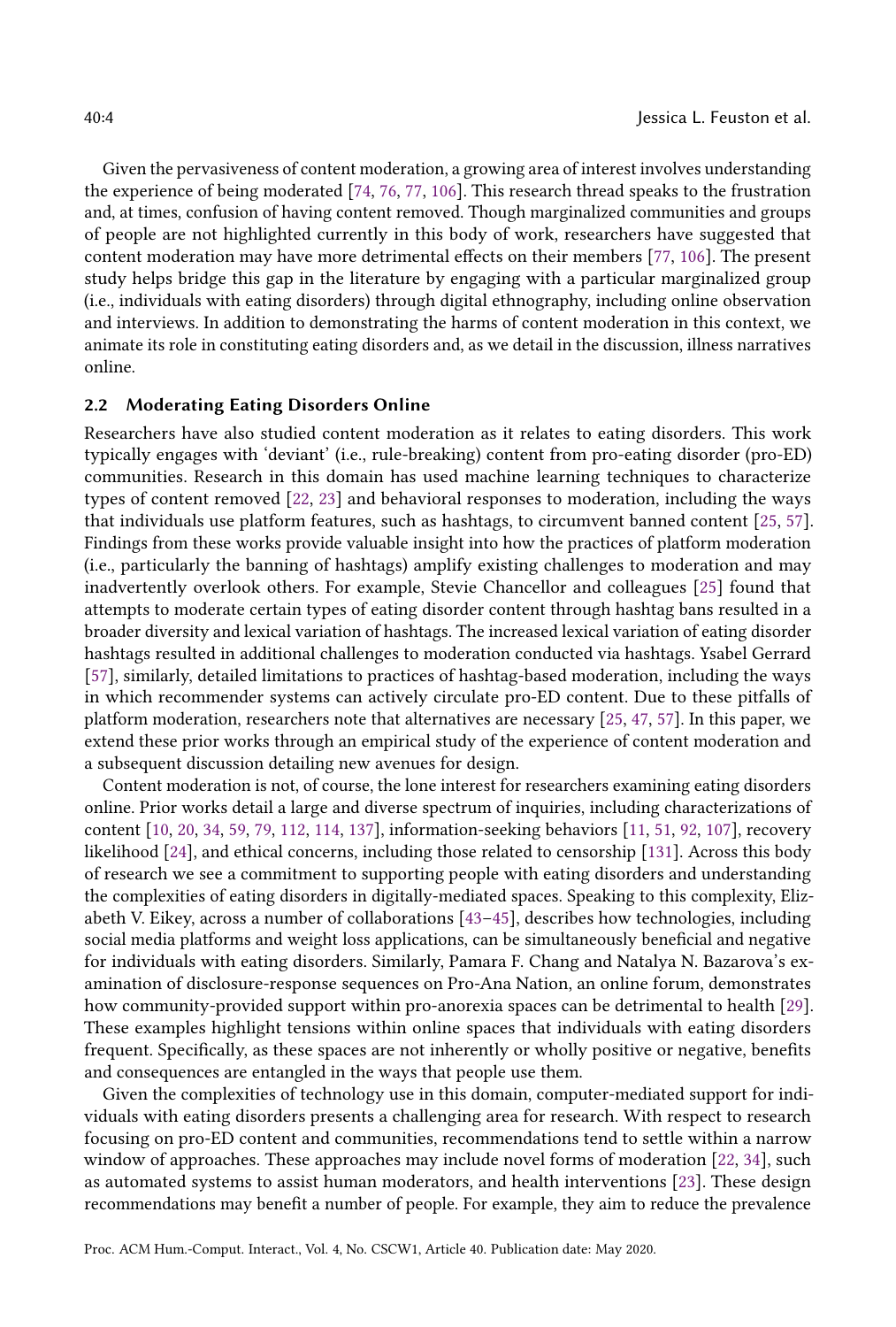of triggering content online, and its potential for contagion [\[19\]](#page-21-7), and provide recovery support to individuals posting about certain topics. However, little is known or understood about their potential for harm. Understanding conflicting and negative effects from well-intentioned and health-minded design can support academic and industry professionals in developing equitable approaches to eating disorders online that work to mitigate unintentional harm and oppression. Additionally, in considering prior works, many studies do not engage directly (i.e., through interviews) with the communities they observe and plan to serve. First-person accounts are vital to better understand the complexity of eating disorders online. With this paper, we build on these earlier studies with interviews and attention to the consequences of content moderation for individuals with eating disorders.

# 2.3 "On the Margins" of Social Media and Online Communities

The contemporary experience of living with an eating disorder cannot be understood without considering the historical context of mental illness. Historically, individuals living with mental illness have encountered stigma, social ostracization, and forms of oppression, including forced institutionalization [\[52,](#page-23-12) [89,](#page-24-12) [128\]](#page-26-10). Specific to eating disorders, research has found that anorexia and bulimia are significantly more stigmatized than depression [\[123\]](#page-26-11), and that eating disorders are associated with a variety of stigma and negative stereotypes dependent on the specific diagnosis (e.g., anorexia, bulimia, and binge eating disorder) [\[119\]](#page-26-12). In this paper, we join with other mental health and social media researchers in considering the experiences of people with eating disorders and mental illness, more generally—through a history of marginalization [\[47,](#page-23-9) [108,](#page-25-9) [112\]](#page-25-6). Situating the experiences of these individuals in the context of marginalization helps us to better attend to power dynamics and differentials, acknowledge labor practices, and contribute to a growing body of literature that examines the marginalization of groups and designs for more equitable online experiences [\[8,](#page-21-2) [64,](#page-23-13) [72,](#page-24-13) [120,](#page-26-13) [126\]](#page-26-14).

People with eating disorders may seek online socialization and support for a number of reasons [\[12,](#page-21-8) [42,](#page-22-14) [80\]](#page-24-14). Online spaces can help reduce feelings of loneliness and isolation derived from stigma and also connect individuals with people and communities where experiences are shared and understood [\[29,](#page-22-13) [43,](#page-22-11) [80\]](#page-24-14). Similarly, beyond research examining eating disorders, there is a body of work that examines how individuals with other 'non-normative' identities and experiences engage and participate online [\[36,](#page-22-15) [41,](#page-22-16) [63,](#page-23-14) [96,](#page-25-10) [101\]](#page-25-11). Research within this corpus often addresses the everyday lives of people from marginalized and minoritized groups. For example, Bharat Mehra and colleagues examine internet usage by low-income families, sexual minorities, and African-American women [\[101\]](#page-25-11), finding that the internet can effectively operate as an instrument of empowerment. Other research foregrounds the importance of having safe and supportive online spaces, particularly for opportunities related to self-disclosure and identity work [\[2,](#page-21-9) [3,](#page-21-10) [36\]](#page-22-15). Collectively, this work documents the benefits and detriments of participation online and discusses how to improve online spaces for individuals at society's margins.

Though there are benefits to online participation for members of marginalized groups, there are also an array of harms. For example, women, people of color, members of the LGBTQ community, and individuals with mental illness all encounter disproportionate and targeted forms of harassment online [\[40,](#page-22-17) [47,](#page-23-9) [90\]](#page-24-15). Ongoing research aims to address problems with harassment, such as through work with social organizations, communities, and platforms, including Hollaback [\[37\]](#page-22-18) and HeartMob [\[8\]](#page-21-2). Social media platforms are also invested in understanding and solving problems related to online harassment [\[87\]](#page-24-16). However, as Gillespie describes, platform efforts related to reporting and mitigating harassment can themselves contribute to the problem (e.g., such as when individuals organize to use reporting features to flag or report a specific user—or group of users—who they do not agree with or like). Here, we consider how features designed for good (i.e., moderation to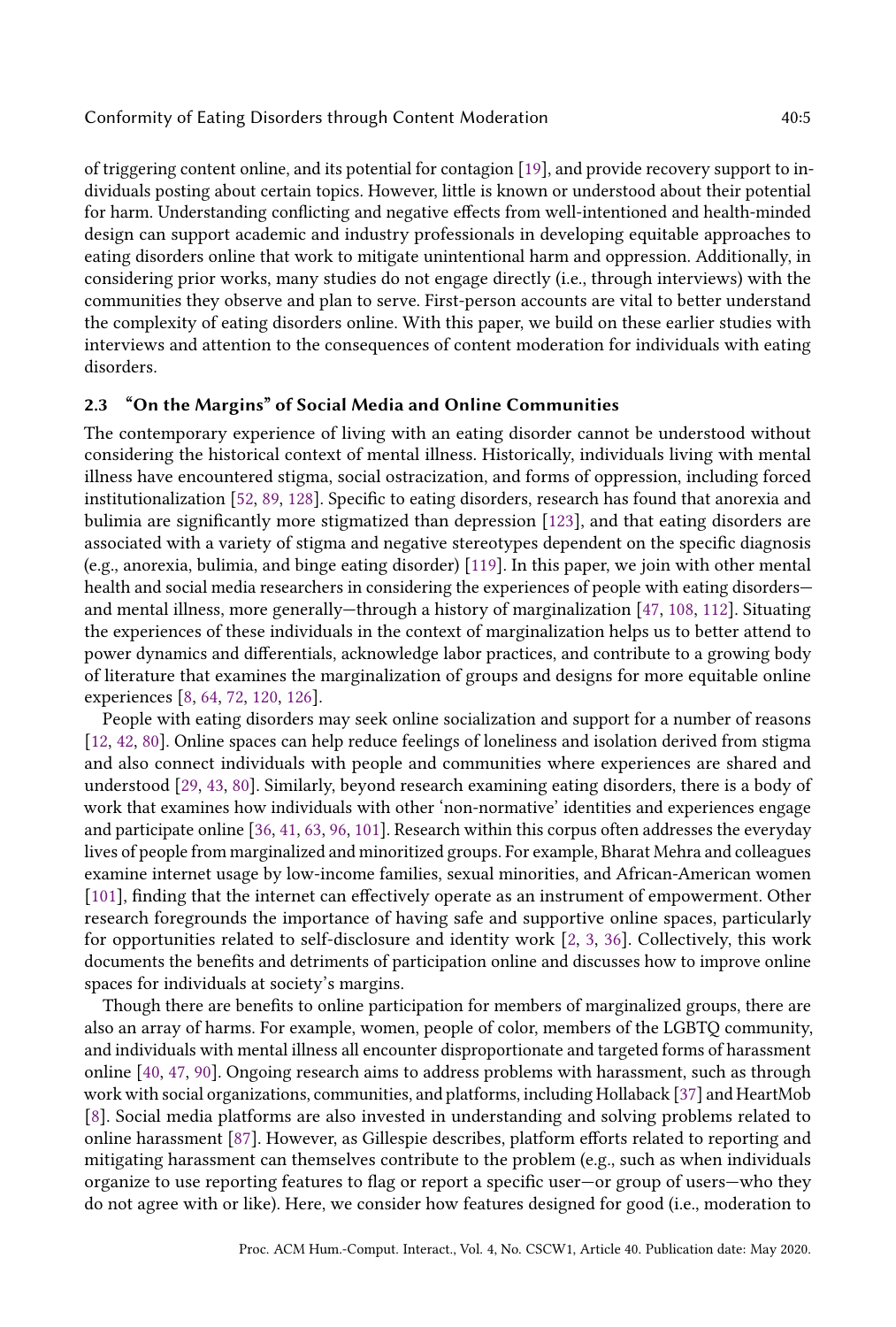support positive experiences and health) can work to exclude individuals with eating disorders and contribute to the oppression of a marginalized group online.

# 3 METHOD

A two-year digital ethnography, including online observation and interviews, grounded our understanding of the experience of content moderation for individuals with eating disorders. During this digital ethnography, we studied topics related to mental health and mental illness across several social media platforms and online communities. Most recently, we integrated our on-going digital ethnography, particularly those data collected through online observation, with 20 semi-structured interviews. In these interviews, we spoke with individuals who have or have had eating disorders and experienced content moderation online.

# 3.1 Digital Ethnography

Digital ethnography has a foothold in a number of disciplines, including HCI, sociology, and anthropology [\[117\]](#page-26-15). Our approach to digital ethnography involves a commitment to the 'ethnographic turn' in HCI [\[39\]](#page-22-19), as well as works produced by ethnographer danah boyd [\[13,](#page-21-11) [14\]](#page-21-12) and sociologist Dhiraj Murthy [\[104,](#page-25-12) [105\]](#page-25-13). Through boyd's ethnography of the social lives of teenagers in a networked era we see a commitment to immersion, observation (e.g., digitally-mediated and physical), and in-person interviews [\[14\]](#page-21-12). Drawing on these practices, we also turn to Murthy, who writes that digital ethnography is "ethnography mediated by digital technologies. [. . . ] As this definition suggests, digital ethnographies can be ethnographic accounts of both offline and online groups. The 'digital' in this mode of ethnography stems from the methods rather than merely the target ethnographic object" [\[105\]](#page-25-13). Our understanding of digital ethnography supports a range of practices and forms of engagement with research populations.

Unlike traditional ethnographies, our research does not include a conventional field site, such as a specific geographic location or collocated community. The posts, accounts, and communities we observed online, as well as the participants we interviewed, are geographically dispersed and, instead, better understood through the mediating technologies of a networked world [\[13\]](#page-21-11). As with many ethnographies, our digital ethnography is not apolitical or disengaged with ethical responsibility and considerations. We aim to use this ethnography to foreground the experiences and perspectives of people with eating disorders who have had content removed. For us, digital ethnography provides a means to connect and empathize with marginalized populations. It also enables us to observe and understand changes in individuals, communities, and posting activity over time.

3.1.1 Online Observation. During the third week of November 2017, we conducted online observation on Instagram that resulted in an initial corpus of 2,102 posts once duplicates were removed. Initially, our inquiry focused on understanding multimodal expressions of mental health and illness [\[91\]](#page-24-17). To build this corpus, we used five hashtags (i.e., #anorexia, #anxiety, #bipolar, #depression, #mentalillness) that had been validated in previous research [\[3,](#page-21-10) [23,](#page-22-8) [25\]](#page-22-4). We collected posts four times a day by manually saving (i.e., hand-scraping) nine Top Posts and nine Most Recent posts for a given hashtag. During this preliminary data collection period, in addition to saving posts, we also spent time memoing on the content we observed. This involved copying and pasting URLs and taking screenshots of images, videos, captions, and comments to incorporate in documents. Juxtaposed with this online content, we wrote extensively during our initial interpretive work.

Following this one-week data collection period, we used our initial corpus as a starting point for continued online observation. Between November 2017 and September 2018 we collected a total of 6,223 Instagram posts (n=2,188 unique users) by tracing through accounts of individuals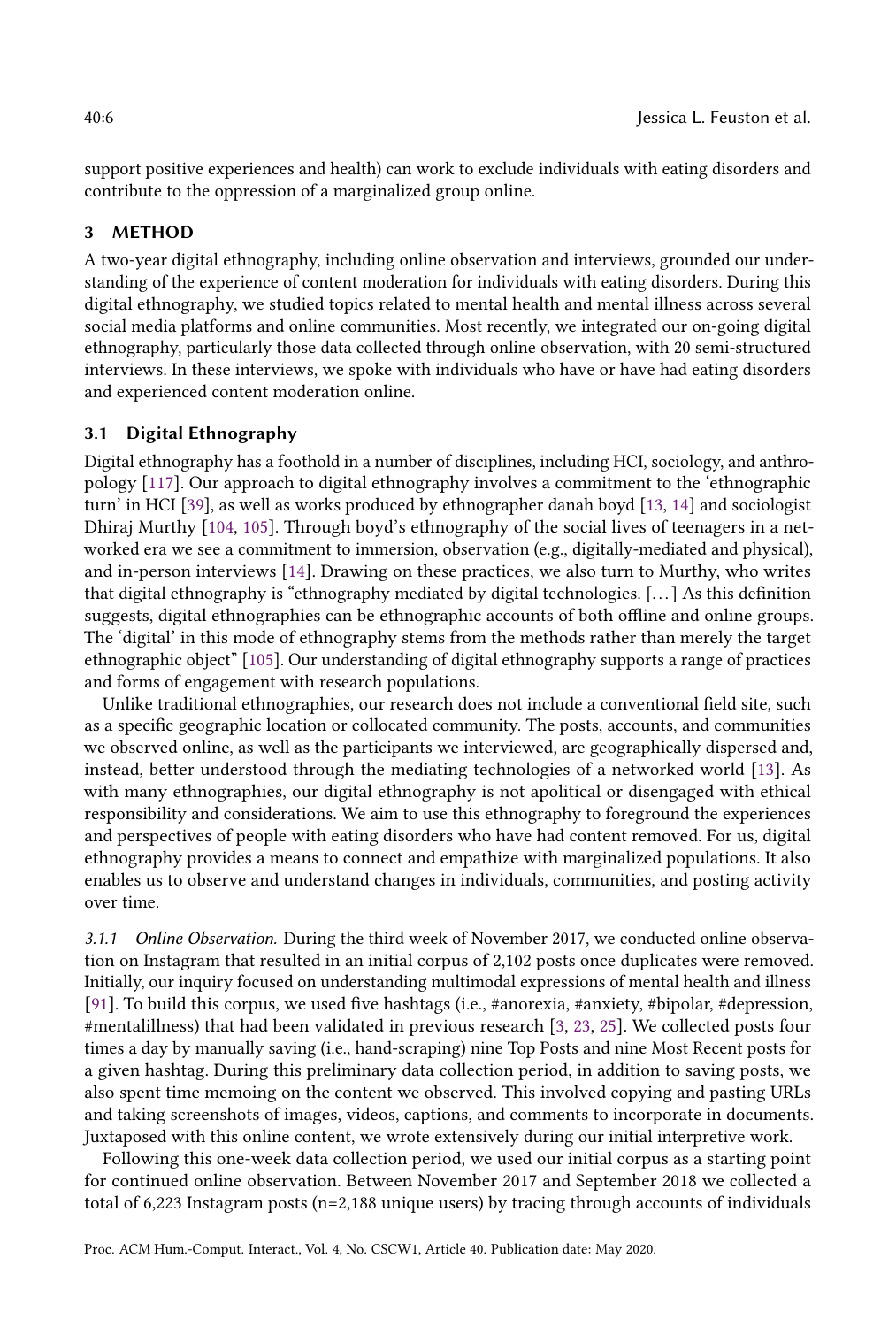who had posted, commented, and liked posts in our corpus. This traversal included full accounts, posts without hashtags, and posts without any text. Though we were interested in understanding how people posted about mental health and mental illness on Instagram, we noticed a number of instances related to content removal. Specifically, we observed a number of posts in which individuals who had content removed, including content related to self-starvation and self-harm (e.g., cutting), shared about their frustrations with content removal, reporting features, account terminations, and Instagram as a platform.

In addition to Instagram, we conducted data collection on Reddit and Tumblr. We did this to expand our corpus beyond a single social media platform. Broadening data collection provided a more nuanced view of the ecosystem [\[17,](#page-21-13) [36\]](#page-22-15) in which people with eating disorders interact, and how this ecosystem changes and is disrupted by platform moderation of content. This ecosystem view is important for a number of reasons. Namely, people who use social media or online communities often belong to a number of different online spaces, rather than just one [\[36\]](#page-22-15). By examining experiences across an ecosystem, rather than a specific platform, we can better understand what is common and what is extraordinary. Understanding the systemic reach of common practices, as we do here (i.e., platform content moderation), can support critical interrogation of activities or features that are concealed or taken for granted.

Our online observation of Reddit began during November 2018, when Reddit issued a series of bans to communities such as r/ProED, r/ProEDMemes, and r/ProEDAdults. Following this incident, we observed how a number of banned subreddit members joined other social media and online communities. At this time, and continuing throughout the following months, we collected public posts on Reddit discussing the platform's decision to ban these subreddits. We also gathered relevant content from other online spaces, including online communities, individual blogs, and social media.

When we began interviewing for this study, several participants described content removal and account bans on Tumblr. As such, we decided to collect posts from Tumblr beginning in June 2019 to supplement our understanding of how people with eating disorders use the platform and respond to content moderation. We began our manual crawl through Tumblr using several eating disorder search terms, such as those used and validated in previous research (i.e., anorexia, proana, proED, bulimia, eating disorder) and others occurring alongside these hashtags on posts and within accounts [\[112\]](#page-25-6). We included posts and accounts in our analysis when we observed a mention of moderation. However, though many posts and accounts were not included in analysis, they did support our understanding of Tumblr as a platform, as well as the ways in which people with eating disorders use it.

We included an additional 208 threads started by 103 unique users from Reddit and 160 posts from 23 accounts on Tumblr in our analysis. These data were used to inform our line of questioning for interviews and supplement analysis. When presenting these data, as well as the content from Instagram and other online spaces (e.g., blogs, online communities) mentioned above, we alter the wording of posts so that they are not easily searchable or identifiable. Additionally, our online observation involves currently active and quarantined subreddits, as well as several smaller, online communities that are not housed on social media platforms. To preserve the privacy of these communities and their members, we do not name them. However, in this paper we do refer to banned eating disorder support communities on Reddit by their names. We do this as a form of activism to raise awareness about the termination of communities that provided support for a marginalized group.

3.1.2 Interviews. We conducted semi-structured interviews with 20 adults (ages  $18 - 57$ ; M=29) with eating disorders who had content related to their disorders removed from online communities and social media platforms. Though eating disorders can impact anyone [\[114\]](#page-25-7), regardless of any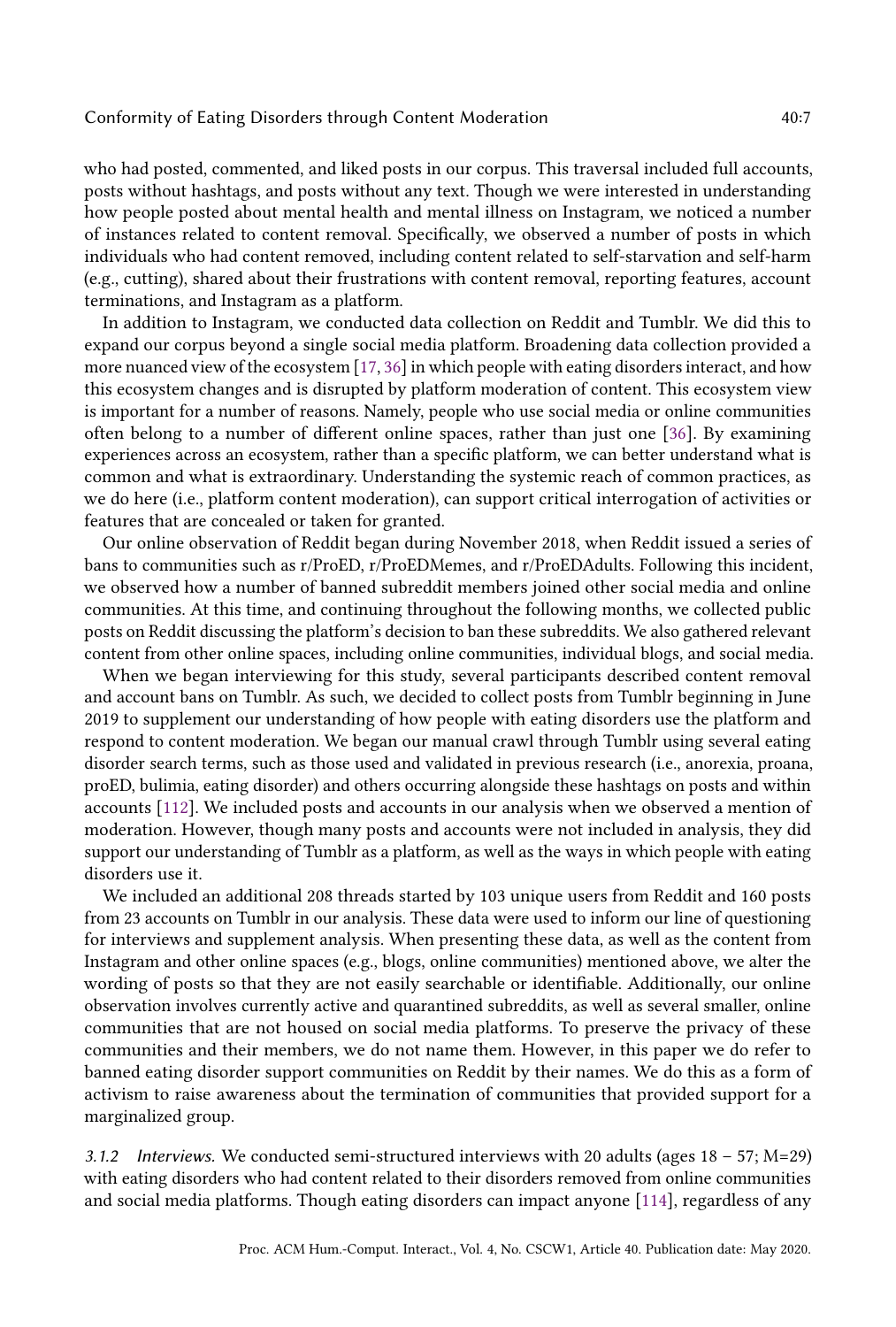particular facet of identity, only three participants in our study identified as male (17 female). This is not to suggest that eating disorders are more prevalent or significant for women, only that our methods of recruiting did not adequately reach out to or engage with other individuals. With respect to race, eating disorders often run the risk of being associated predominantly with white women [\[84\]](#page-24-18). While the majority of our participants were white (n=12), six were African-American, one was Hispanic, and one identified as multi-ethnic.

Eligibility for this study was not contingent on a diagnosis. However, barring diagnosis, participants were required to identify as having an eating disorder. We invited individuals living with and in recovery from eating disorders to participate. As such, we have a broad spread of experiences represented by our participants. For example, several of our participants described being in recovery, while others were relapsing at the time of the interview or had grown accustomed to living with their disorder. Many individuals in our study described specific categories of eating disorders (e.g., anorexia, binge eating disorder, bulimia, other specified feeding or eating disorder), even when they had not received a diagnosis. Others, however, identified through particular activities, such as experiences with self-starvation and binge eating. These various participant experiences are difficult to neatly categorize. Many participants self-described having multiple experiences, such as with diagnosis and with disordered eating practices. We interviewed individuals who were members of pro-ED communities, as well as individuals who were members of pro-recovery or diet communities. The thread connecting our participants were their experiences, even those in the past, with content moderation. The content removal experienced by our participants included posts, accounts, and communities.

We recruited participants from an online eating disorder support community  $(n=4)$ , Reddit  $(n=3)$ , Craigslist  $(n=12)$ , and snowball sampling  $(n=1)$ . We issued a pre-interview phone screener, where we called participants to verify their age, eating disorder status, and experience with content moderation. Interviews lasted an average of 45 minutes and were held over the phone  $(n=18)$ or in-person (n=2). During the interview, we discussed topics related to experiences with online eating disorder accounts and communities, content removal, reactions to content removal, support resources, and opportunities for platform redesign. Interviews were audio recorded and transcribed for data analysis. Participants received a \$30 Amazon gift card or \$30 in cash. When referencing our participants throughout the paper, we use pseudonyms.

#### 3.2 Data Analysis

Our approach to data analysis follows a constructivist grounded theory process, where members of the research team developed themes through iterative coding, memo writing, and constant comparison of data to developed concepts [\[30\]](#page-22-3). The process of memoing, as it relates to online observation, involved manually saving links to spreadsheets and taking screenshots of images and text to move into digital documents (i.e., Microsoft Word, Microsoft OneNote). We then wrote our memos directly juxtaposed with the online content we were observing. With respect to videos, which were rare in our dataset, we watched the video online and took a screenshot of the thumbnail, as well as anything visually relevant to the current inquiry (i.e., content moderation). We did not discretely memo around online observations and interviews. Insights, quotes, and images from these various collection methods were entangled in our memos, where they co-informed interpretations of one another and of our thematic development.

Preliminary themes included types and motivations for posting content that was eventually moderated, receipt of news (i.e., how participants came to know their content had been moderated), sensemaking around moderation, consequences of moderation, workarounds and resistance, and tensions with coexistence (i.e., how individuals navigate eating disorder communities that may include triggering content). Through our analysis, we began to understand the ways in which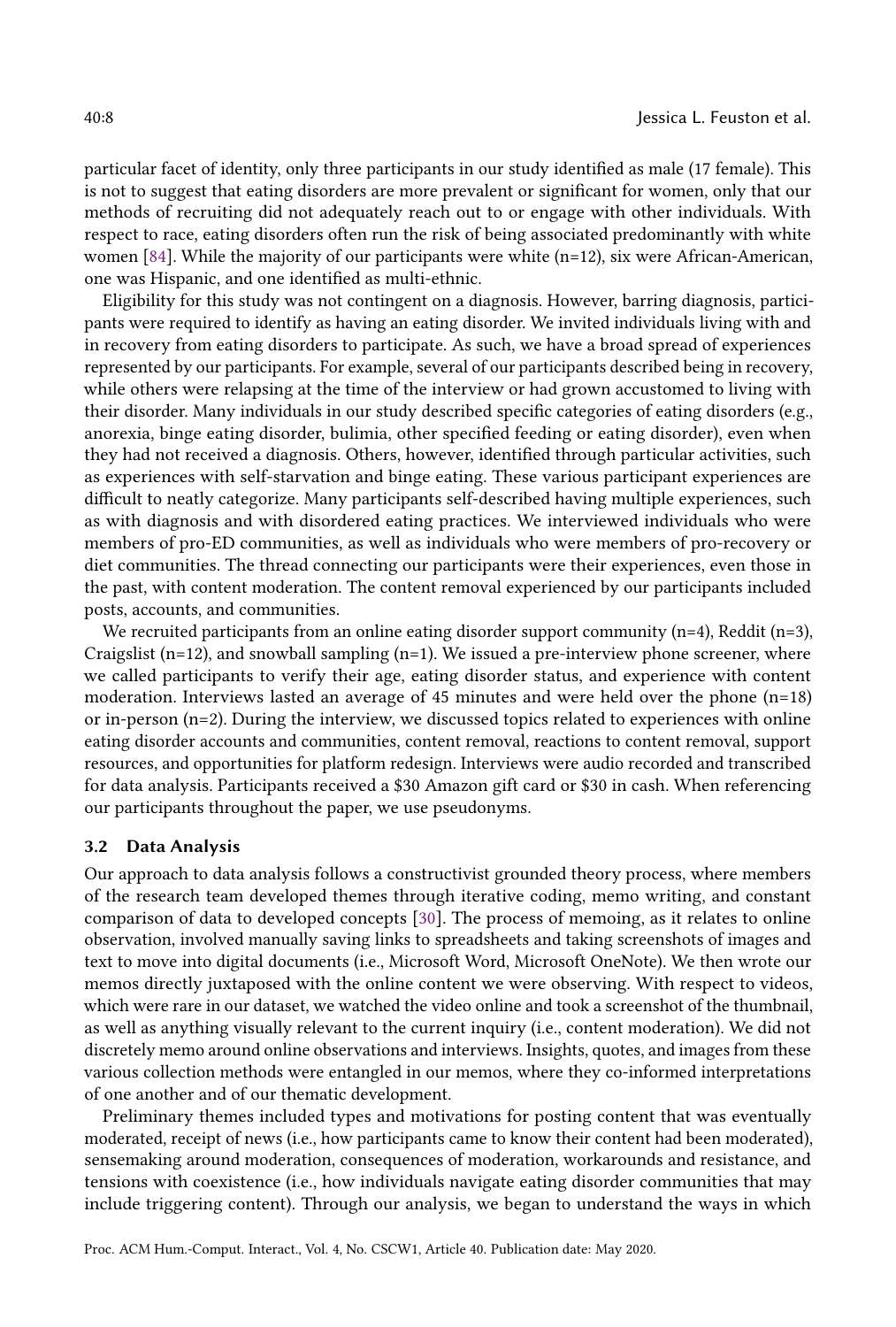harm can be caused by good intentions (e.g., content moderation and support resources), as well as how individuals push back on oppressive practices and participate online in ways that support the diversity of experiences with eating disorders.

# 3.3 Ethical Responsibility

We received approval for this research from [institution]'s IRB. In working with the IRB for this approval, we included two safety provisions for participants: a mental health practitioner and a document of mental health support resources. The mental health practitioner was available as a resource to participants (i.e., contact information on the consent documentation). Additionally, participants were informed that, should they describe current experiences with psychological distress, suicidal ideation, or self-harm, the interview would immediately end and their contact information would be shared with the practitioner, who would then reach out. Another provision we included was a document of mental health support resources, including several phone and text-based helplines. This document was sent to individuals along with the consent documentation, prior to the interview taking place.

As part of our method, we are mindful of how the analytic frame of marginalization requires accounting for and reflecting on how our expectations, values, and norms as researchers, and as individuals within society, differ from those of our participants and online posters [\[16,](#page-21-14) [66\]](#page-23-15). Our work is shaped by our personal experiences, including our own individual experiences with eating disorders and our experiences alongside close family members and colleagues with eating disorders. Our personal experience inherently shapes our approach and perspective, including our interest in this line of inquiry, interpretation of the data, and conscious commitment to foregrounding an experience that is largely unrepresented in current CSCW and HCI research. It is through this analytic framing that we began to see the concept of conformity take central focus in our analysis and understanding of content moderation.

We view ourselves as having an obligation to the communities and people we research [\[104,](#page-25-12) [127\]](#page-26-16). This means foregrounding experiences without sensationalizing them. For this reason, we do not include any images or video screenshots in this paper. Visual modes of communication, in particular, when taken out of context, such as posts removed from the entirety of an individual's account, can make certain topics or practices seem unfamiliar or other. Similarly, because we do not have the consent of the individuals we observed online, we do not share unmodified text excerpts [\[50\]](#page-23-16).

## 4 FINDINGS

Through our analysis, we show how content moderation involves the interplay of social norms and technical features of a platform that work to silence individuals and remove support, create new labor by encouraging responses and resistance, and shape community-led practices of moderation. To set the scene for our findings, we first walk through a case with one of our participants that illustrates how platform content moderation works in this context.

Dani, now 20 years old, has participated on social media and online communities for nearly a decade. Though her personal experience with eating disorders was not the only content she shared online, it did specifically result in account bans on both Tumblr and Instagram. With respect to Tumblr, prior to the termination of her account, Dani used a number of strategies to manage her public eating disorder blog and limit unwarranted attention. For example, she avoided using features that could establish links to other content or aid in platform search and providing tips or advice to other users (i.e., "telling people you should do this"). Despite these strategies, Dani felt like she was "walking on eggshells" whenever she posted. Her sensitivity to the workings of Tumblr (e.g., its capacities for linking and connecting content) was motivated by wanting to maintain a highly personal blog detailing her own sense of self and body image, while, at the same time, wanting to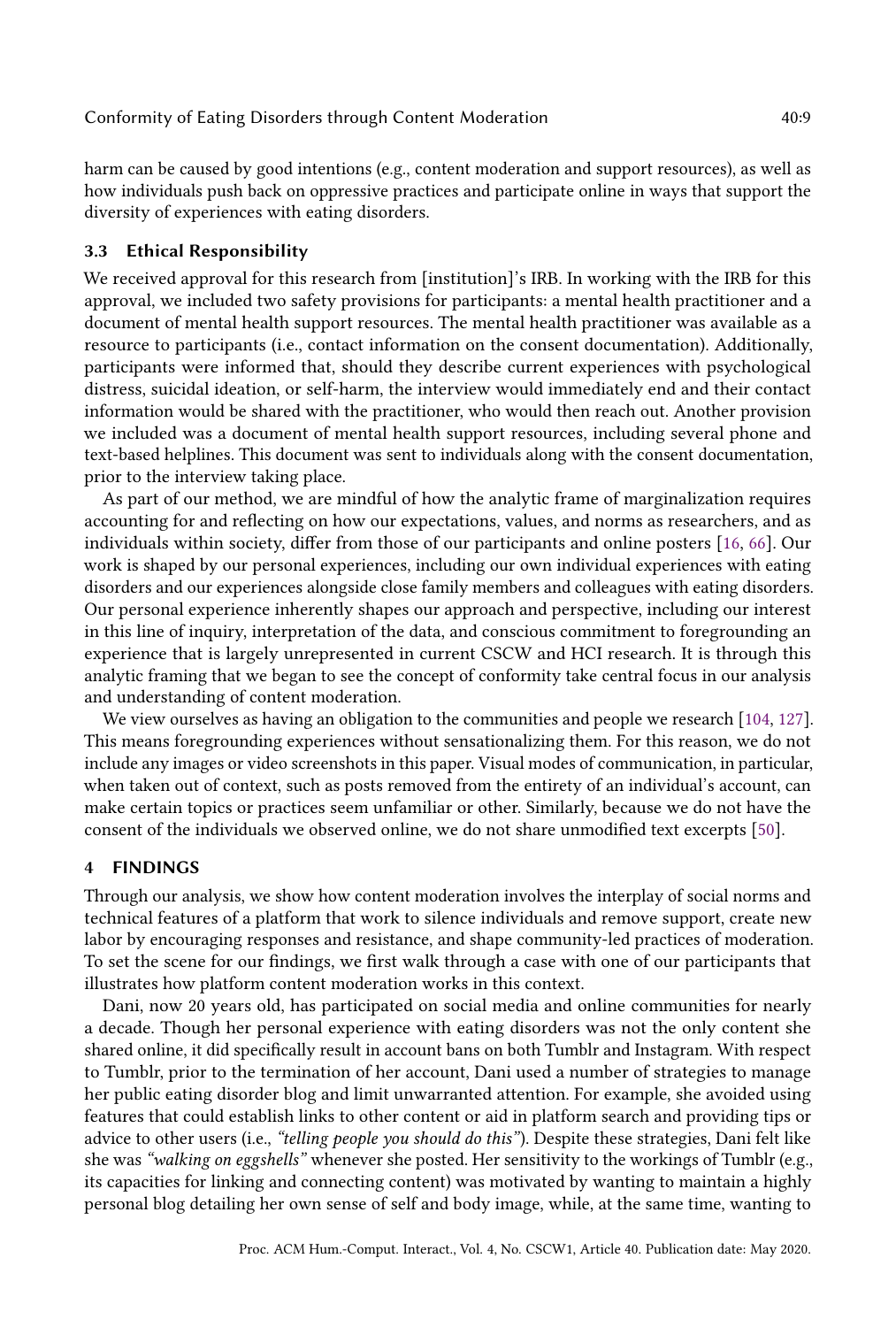escape criticism and platform moderation. Specifically, she "didn't want people to come crucify me because I was talking about, you know, the part of eating disorders that nobody wants to see. That nobody wants to hear."

Despite Dani's strategic use of Tumblr, her eating disorder blog attracted attention. A year into managing this blog, Dani received an "aggressive" anonymous message asking her to delete an unspecified post about body image. "I didn't know exactly which post they were talking about," she said. "[T]hat wasn't the first time I posted about me not liking the way I looked... So, for a moment I sat and stared at the [message], and I was like, 'What? Which one?"' Rather than remove any posts, Dani sent a message back to the anonymous user, telling them to "just block" her. Shortly after, Dani's account was terminated by Tumblr. An email from Tumblr's support team notified her the eating disorder blog had been deleted for "violating their terms" and, though it invited appeal, Dani's efforts to receive an explanation and reinstate her content remain unanswered. Though what triggered the ban is unclear, Dani placed blame with the anonymous user who messaged her earlier in the day. However, it may have been another, or even an automated content reporting system, that was ultimately responsible. Despite being subjected to regulation, Dani resisted the ban on Tumblr by creating a new account and, ultimately, finding new online communities, including those off of social media, to join. Even with new accounts and online spaces, Dani's experience of being banned shaped her future interactions online, including practices of participation. She explained:

"I'm not as talkative anymore... I just kind of lurk... I know there's still people posting about eating disorders on there, but, when I see a post from them, I immediately get nervous saying, you know, if I interact with this person...someone is going to find my account and find a reason to make me disappear."

In Dani's case, we see how a range of sociotechnical mechanisms and practices can work together to monitor and regulate content. Specifically, we see that moderation is made possible through the tight coupling of social interactions and the underlying technical structure of a platform (i.e., how the platform makes possible specific moderation practices, such as reporting and removal). These entangled relations—the interplay between the social and technical—do not only influence what and where some individuals post, but also shape appropriate or acceptable versions of having an eating disorder online. For Dani, we see that content moderation has serious consequences, including reduced social engagement and online expression. Additionally, we see how moderation and its consequences, including the possibility of further sanction, serve to amplify Dani's sense of being subject to control and surveillance.

As this example begins to show, individuals experience a number of serious consequences following from moderation. These consequences may lead many to react against and resist platform moderation. However, as we will show, moderation is not simply an external force. It is also an interactive process that shapes how groups of individuals with diverse and varied experiences of eating disorders establish their own community-led moderation practices as part of engaging and participating within online spaces.

## 4.1 Experiencing Content Moderation as Loss

Throughout our data, and exemplified in Dani's case, we learned of many unintended consequences of moderation, including reduced online engagement and loss of community. Marie, discussing an experience with account termination, addressed how, for her, moderation "was kind of embarrassing." She "felt like I was being told I was wrong. Or getting punished when I hadn't done anything. I felt like I hadn't done anything wrong and I was angry about that, as I felt it was unfair." The initial anger and confusion associated with moderation, as Marie and others in our dataset described, have been detailed in prior research [\[74\]](#page-24-2). These—often strong—emotions are entangled with the ways that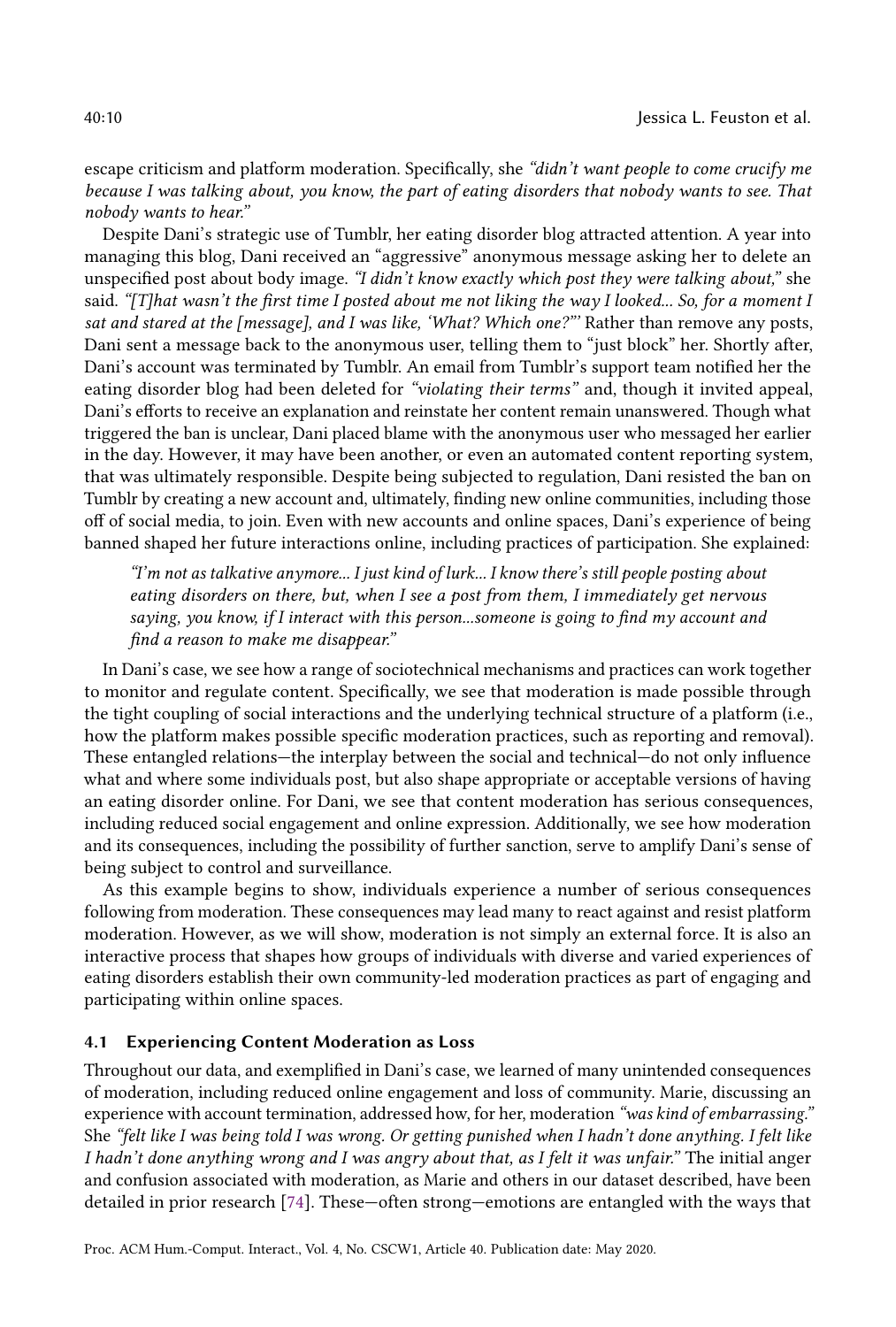individuals learn about and make sense of the experience of moderation, which can be confusing due to the lack of transparency and consistency. Marie's comment, in addition to describing her embarrassment and anger, speaks to recent findings detailed by Shagun Jhaver and colleagues [\[74\]](#page-24-2). Notably, that many individuals who have been moderated feel that they were done so unfairly. Here, rather than focus on perceptions of fairness or emotional responses to moderation, we attend to the various losses, including personal content for reflection and community support, that moderation entails.

Loss of content is central to the experience of being moderated. Platform moderation often involves unsolicited removal of personal posts and accounts, which are maintained by and for the individual. As most of our participants were not in the habit of saving content to multiple locations, their content was lost entirely. By removing or deleting this personal content, platforms effectively remove certain experiences and prevent opportunities for reflection and catharsis. Andrea and Dani both equated aspects of their online content with "diary" entries. This perspective shows how online content related to eating disorders is not merely a snippet of conversation or the representation of an experience. Rather, it plays into how people think of themselves and gives shape to an archive where posts can be revisited and reflected upon. Specifically, content in aggregate becomes a resource for reflection in the short and longer term [\[93\]](#page-24-19). While access to online content, particularly content functionally similar to a diary or journal, is valuable at any point during an individual's experience with an eating disorder [\[95\]](#page-25-14), Andrea talked about how rereading her earlier posts was beneficial during recovery. She said:

"I remember I used to post a lot of intrusive thoughts and then, going through recovery, I started having a lot fewer of those. And then there's a lot of elements where you're like, 'Oh, am I in a really bad place?' And then you go back and look at it and you're like, 'Oh, I'm not having 50 obsessive thoughts today about needing to weigh myself...' I can actively see how it's changed or even like at the time too, seeing how it got worse. That was really helpful to me right when I started recovery..."

Content removal as a practice of moderation can suggest that certain experiences with mental illness are unwelcome and unworthy [\[47\]](#page-23-9). Notably, this interpretation coexists alongside the view of content removal as beneficial due to, for example, the reduction of potentially triggering imagery and text. In the instances we articulate here, moderation can feel like a loss of personal voice or silencing of experience. While many of our participants shared content related to living with an eating disorder, Grace discussed how posts on her Instagram account centered on "trying to be healthy" and "trying to gain my weight back." Despite this recovery context, Instagram removed a selfie that Grace shared because she looked too thin. The removal of her post from Instagram left Grace feeling sad, ashamed, and "unworthy to be seen." This example demonstrates how various types of eating disorder content, such as recovery imagery and thinspiration, can share similarities. These similarities speak to the difficulties of classifying mental health and illness content on social media [\[46\]](#page-23-17), as well as the ways platforms may inadvertently delegitimatize experiences while aiming to provide certain protections or support (e.g., helping people avoid triggering content).

Another form of loss that individuals experience as a result of moderation involves loss of community and social support. When platforms moderate content, they may "[take] away a support system," Christy explained. Loss of community, such as through practices related to account and community bans, can lead to social isolation, particularly for individuals who "don't have anywhere else to go," one former member of the now banned r/ProED wrote. As another former member described, the subreddit ban was "extremely upsetting. So many people used this [subreddit] for help and support. We can't always find that support offline." Social isolation due to practices of moderation can affect health. For example, Dani had a few helpful "people [on Tumblr] that would tell me, you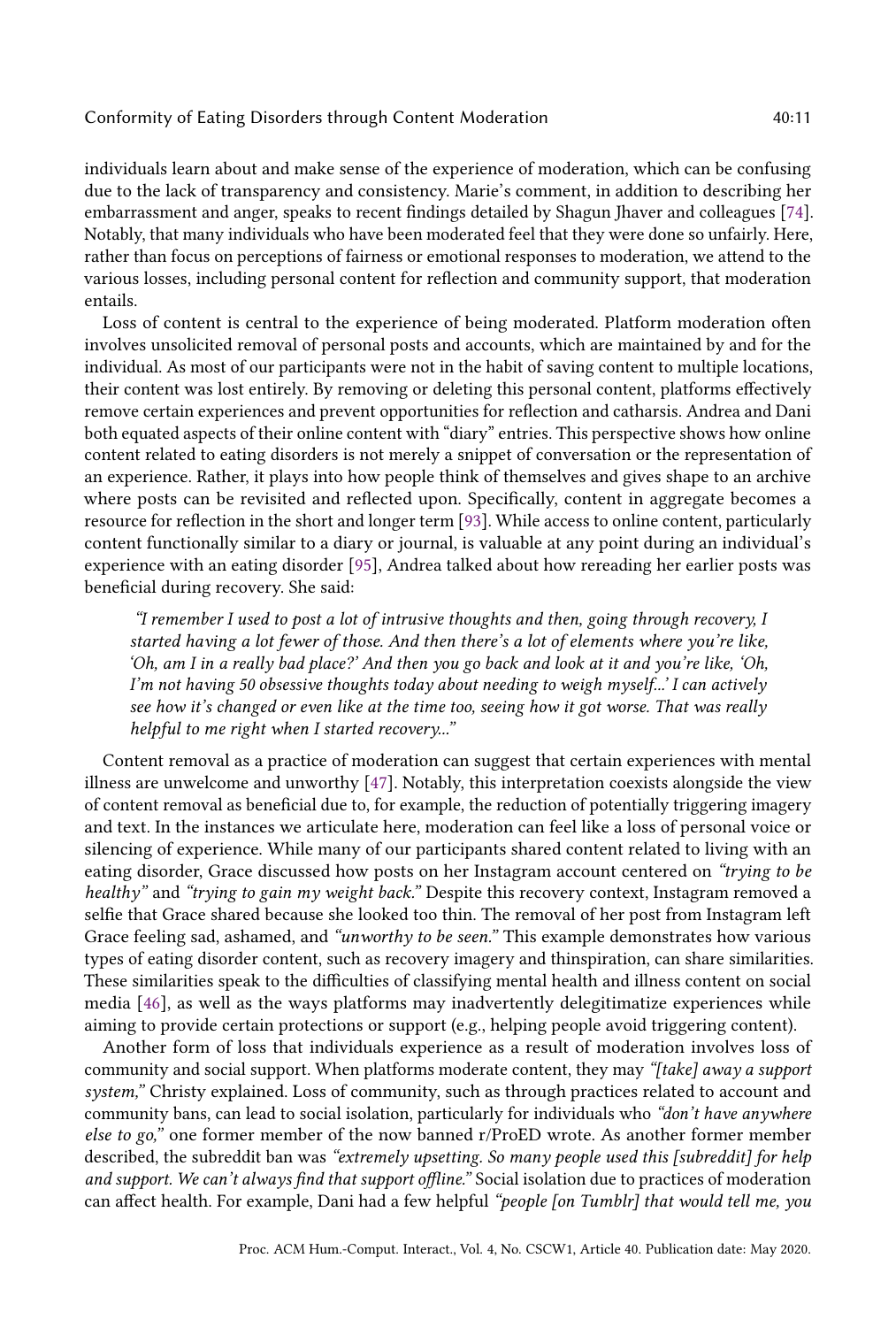know, 'You're not alone. I'm here to talk,' and stuff like that." Following the ban of her Tumblr account, Dani lost these meaningful connections, which caused her to feel "depressed, 'cause I didn't have anyone to talk to." In addition to depression, we observed instances in which the experience of moderation led to dangerous offline behaviors, including purging. A former member of r/ProED wrote, "I was really trying to recover... I don't know what to do now. I really feel like purging everything. This is so stupid." In attempting to remove content classed as non-normative and harmful, platforms can create a downward stream of negative consequences, including loss of social support that, at times, amplifies illness.

Content removal is not the only practice of moderation that results in loss of community. For example, on Reddit, the practice of quarantining effectively isolates certain communities and their members from the larger Reddit community. In particular, quarantine suggests that, while certain subreddits are "not prohibited," they are, nevertheless, not normative or socially sanctioned. Quarantine on Reddit is established in several ways. Take, for example, the community that Morgan moderates. At the time of the interview, the subreddit had been under quarantine for several months. Functionally, this means that visitors receive a warning screen prior to viewing the subreddit. This warning screen includes the following message:

"Are you sure you want to view this community? This community is quarantined. If you or someone you know is struggling with an eating disorder, there are resources that can help. Visit the National Eating Disorders Association website or contact their telephone helpline at 1-800-931-2237 for more information. Are you certain you want to continue?"

The visitor is then presented with two options: "no thank you," a button that is emphasized through the blue of its background, or "continue," in gray. Should the visitor continue to the subreddit, a similar warning message (i.e., "This community is quarantined") is displayed at the top of the page. In addition to these warning messages, quarantined subreddits are excluded from non-subscription feeds (e.g., r/All, r/Popular) and search results, making them more difficult to find.

Prior to the quarantine of her subreddit, Morgan described how she revived the community to the point where hundreds of people subscribed every few weeks. Following quarantine, new subscriptions to the subreddit, as well as member engagement, have slowed to a halt. Quarantine, Morgan said, "severely affects the subscribers" of a community. "It also makes you not want to talk, really. It kind of feels like you're under watch. Like, the thing you say, that's going to be the next – that's going to be the thing that makes you get banned." As this example illustrates, content moderation through quarantining can result in loss of participation and constrained expression due to its surveillant property, which ultimately works to constitute which versions of eating disorders are permitted online.

Loss of community, particularly with respect to the removal of community spaces and content from online platforms, also involves the loss of a shared archive of resources. Andrea discussed how the loss of community resources on r/ProED "totally sucked, because it was stuff that I would go and read if I was having a hard day. Like, someone had posted what to do if you feel like you're going to binge or what to do if you feel like you can't eat today." Rather than cultivate community-provided resources, when certain content related to eating disorders is moderated, many social media platforms share support helplines—namely, the National Eating Disorder Association (NEDA) helpline. When Marie was provided the NEDA helpline following the termination of her MyFitnessPal account, an account she had used for nearly a decade, she felt "insulted." Vehemently, she said:

"People will just be, like, 'Here's the NEDA helpline. Hail Mary full of grace. The Lord is with thee.' Because they just don't know what else to do. They don't know what else to say. You just sort of start to feel, like, here's the NEDA helpline. Now please go away... Stop having an eating disorder."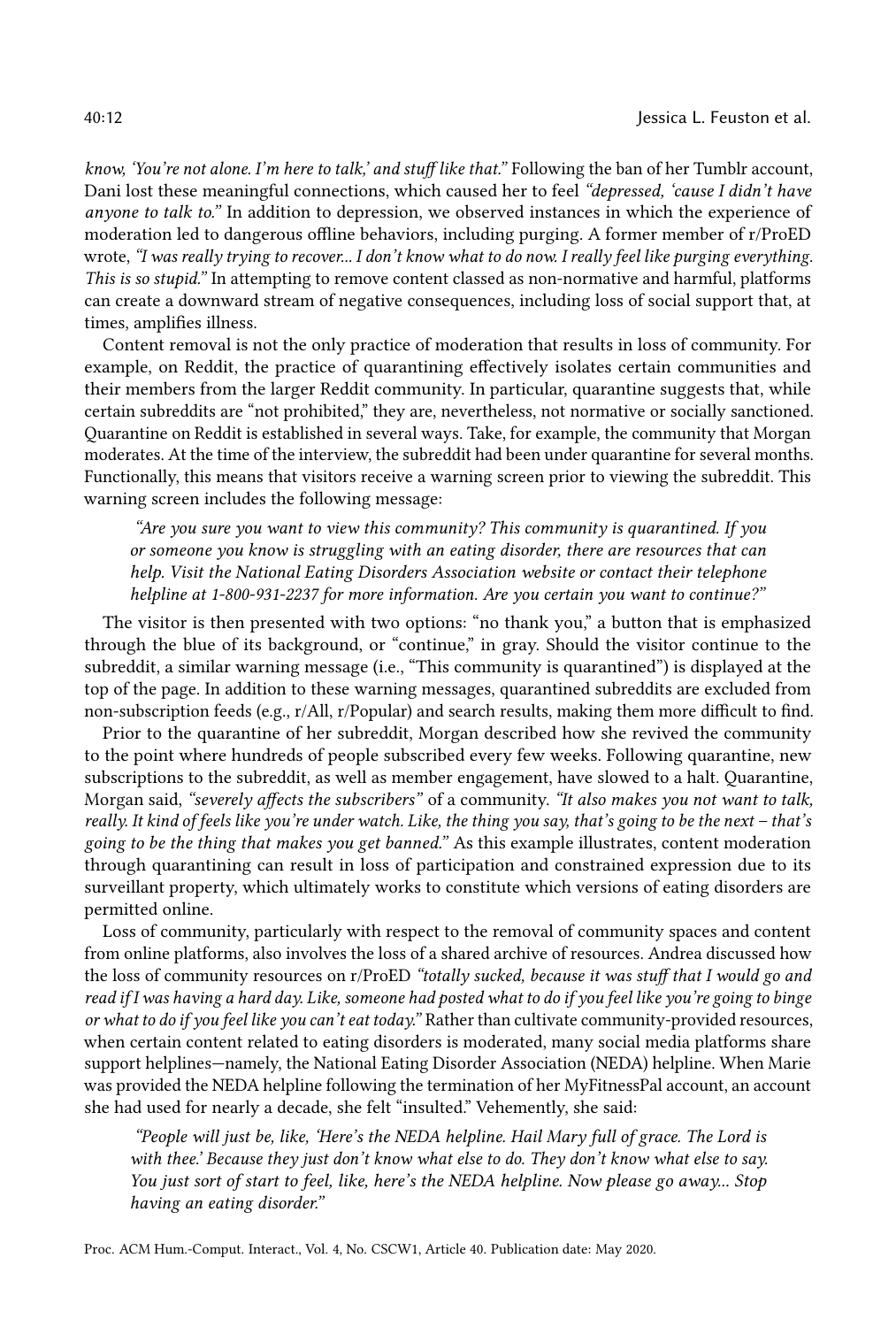Helpline resources such as these can be beneficial for individuals wanting to recover or learn more about their particular experience. However, these resources may feel "unrealistic and unfair" to many because of how they push recovery. Upholding recovery as an ideal neglects a multitude of differing experiences and needs. For example, recovery-related resources may not support individuals who do not feel ready to recover. These resources may also inadvertently exclude people who feel "kind of stuck in that revolving door of treatment," as Amy described. These are, for example, individuals who cycle between recovery and relapse. Important to note is that helpline resources promote a limited range of norms and values with respect to eating disorders. They ultimately operate to reproduce a particular version of body image and body management online. Provision of these resources in tandem with moderation also suggests that platforms are forcibly creating loss—by removing opportunities for reflection, spaces for expression, and online networks for support and connection—and filling that absence with a resource list and phone numbers. The compounded losses experienced by individuals with eating disorders lead many to develop strategies of resistance that aim to circumvent or push back on oppressive platform practices.

#### 4.2 Responding to and Resisting Content Moderation

Given the significant and even traumatizing effects of content moderation, individuals with eating disorders respond in a variety of ways. Here, we address responses to moderation through the lens of resistance. By emphasizing individual and collective action, we acknowledge the labor performed by individuals with eating disorders. Much of this labor relates to the ways that individuals resist oppressive sociotechnical practices in order to raise awareness about and appeal decisions of moderation, rejoin online platforms by creating new accounts and communities, and engage on platforms by mediating the types of content they decide to share.

Because the removal of content through platform mechanisms often plays out in the background, individuals with eating disorders must work to raise awareness about their experiences. For example, when personal content and accounts are deleted, only the individual who posted the content or who owned the account is notified by email. The constant stream of content via personalized social media feeds, such as on Instagram, Twitter, Facebook, and Reddit, makes it difficult for other users, even those within the same communities or networks, to notice that reblogged or reposted content has been banned or that accounts have been muted or removed. To foreground practices of moderation, raise awareness, and confront other posters, particularly those implicated in practices of moderation, individuals with eating disorders may post about their experiences with moderation online. One Instagram user, for example, captioned a post, "Why are you reporting me? Why do you want to delete my posts? It makes me feel bad. Seriously, just block me." Dani similarly addressed her Instagram followers, via a secondary account, when her primary account, a private account, was banned:

"I hopped over to my second account and said, 'Hey, guys. Someone reported me' ... I made a post saying, 'Hey, guys. I got my account deleted. I don't know which one of you did it, but gee thanks. That really did - that did me a great favor.' Like, 'Thank you so much because that made my day so much better.' I was furious and I could not for the life of me figure out who it was."

As we see here, rather than change any personal content or settings, such as post or account privacy, individuals may confront their followers and those who come across their account, holding these other social media posters accountable for outcomes of moderation and requesting they cease and desist. Similarly, many former members of r/ProED posted to other subreddits and online communities about their frustration, anger, upset, and outrage at the ban of their support community. In these examples, we see how individuals use social media, sometimes the very same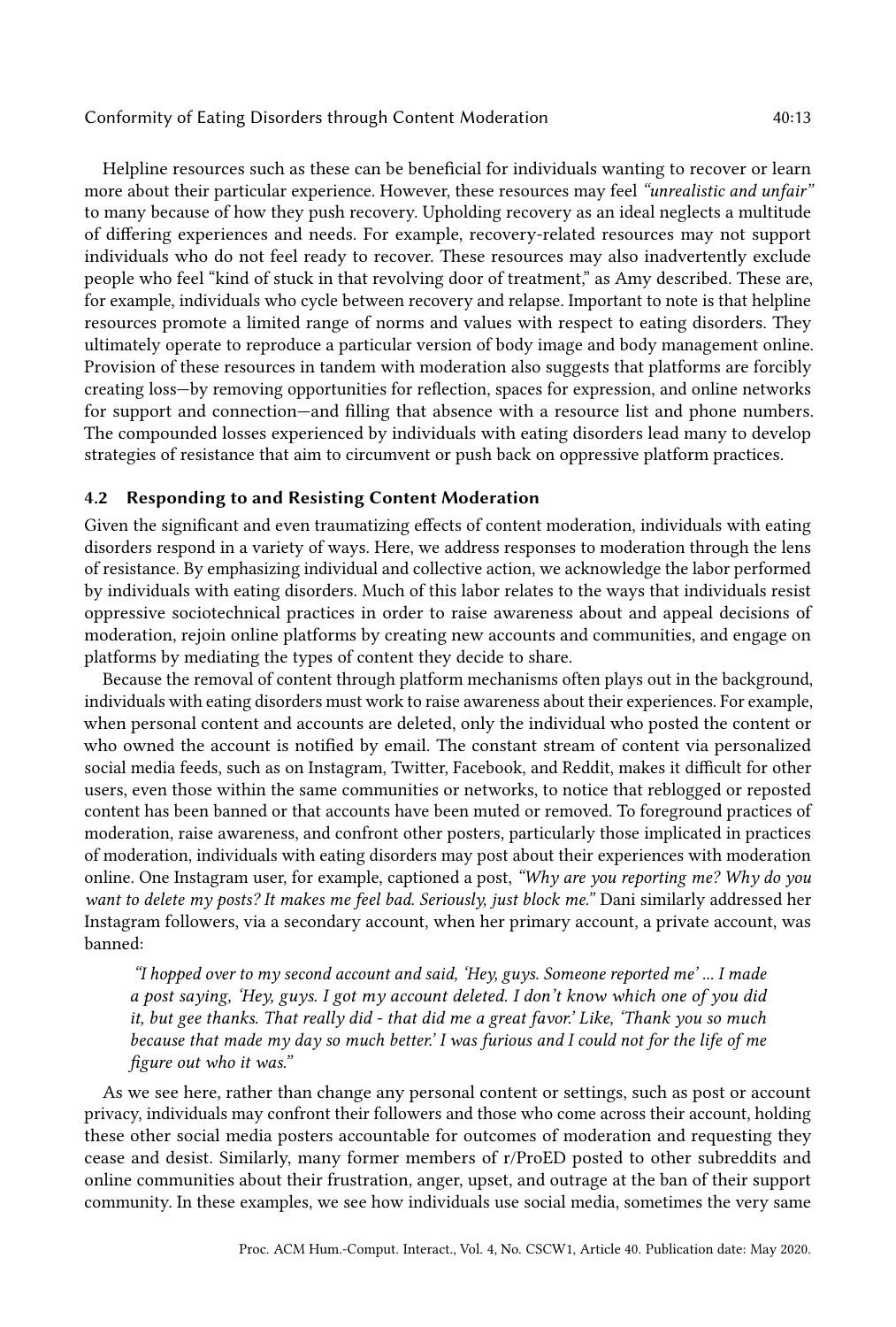ones from which they had content removed, as platforms to speak out. This suggests that individuals are highly attuned to how social media can be used for activism [\[4,](#page-21-15) [67,](#page-23-18) [70,](#page-23-19) [88\]](#page-24-20) and the ways in which other posters contribute to practices of platform moderation (e.g., such as via reporting posts).

Individuals use the technical features they have at hand to raise awareness and respond to what they view as unjust and unfair practices. For example, several participants used platform appeal features provided within email messages detailing content bans. However, many of our participants spoke to the idiosyncratic and opaque nature of appeal. Out of all our participants, only Grace had her Instagram account restored—and on the stipulation that she remove all posts in violation of community guidelines and discontinue her prior posting practices. Other participants described appealing content moderation through forms of collective action, including communityled petitions and surveys. As a key instance, former members of r/ProED created a survey to submit to Reddit admin to "tell them how most people found the [subreddit] to be really helpful. How it made us feel less alone, like we had people who understood. I hope they listen and unban it. If not, at least we can speak out." Favorable outcomes to these individual and collection actions were rare, however. Appeals, though offering some mitigation to oppression, are still sanctioned and overseen by platforms. Meaning, appeal processes remain inherent within, rather than as a check and balance to, platform moderation.

Of course, platform-sanctioned appeals are not the only ways that people return to platforms following account and community termination. Sasha, for example, found it easier to create a new Instagram account, which she did "instantly" after her first one was banned. She was then faced, however, with the task of regaining followers and connecting with individuals from other communities of which she was part. For some, such as those on Tumblr, it is common to create a new account following a ban and request for others to not only follow, but to circulate new blog information via reblogging features. In a post on Tumblr, one person wrote, "Hey, it's [former blog name]. I got deleted, but I had 800+ followers. Can you share this to help me get them back?" On most social media platforms, following an account ban, there are few, if any, actual barriers to account creation. Platforms, after all, want new users. As such, it is relatively straightforward for individuals to use platform features in unintended ways as a form of resistance and to rejoin spaces from which they have been forcibly removed and displaced. Similarly, it is just as straightforward to join new online spaces and communities. By allowing for these practices of resistance, which, ultimately, platforms do through their technical affordances, platforms offload the labor and burden of content, account, and community recreation to the individuals themselves.

Despite practices of resistance, such as the creation of new accounts or community spaces, platform moderation still exists. This means, for some individuals, continued engagement and participation involves changing content-sharing practices and internalizing the norms that practices of platform moderation aim to establish and enforce. Andrea, for example, described hesitancy around posting on a new eating disorder support subreddit following the ban of r/ProED. "There was definitely something I wanted to post," she said. "And it was, like, I don't know, I feel like it had specific numbers or I was complaining about not being small enough... And I felt like I couldn't post it and I felt like that was frustrating." This hesitancy and, ultimately, assimilation of platform standards through self-censorship can have, as we show, a chilling effect on behavior [\[99,](#page-25-15) [115\]](#page-25-16). Sasha, following the ban of an Instagram account, created a new account where she posted content that was "still in the same arena, just not as intense." Christy, similarly, described how she stopped posting thinspiration. She explained, "I just save it or archive it now. So, I don't want to risk, like, getting anything banned. So, I just save, archive stuff that you can find it on, like, various eating disorder websites or on Instagram." Internalizing platform standards to mitigate risk of moderation conceals experience in a way that is similar to how individuals with eating disorders may hide certain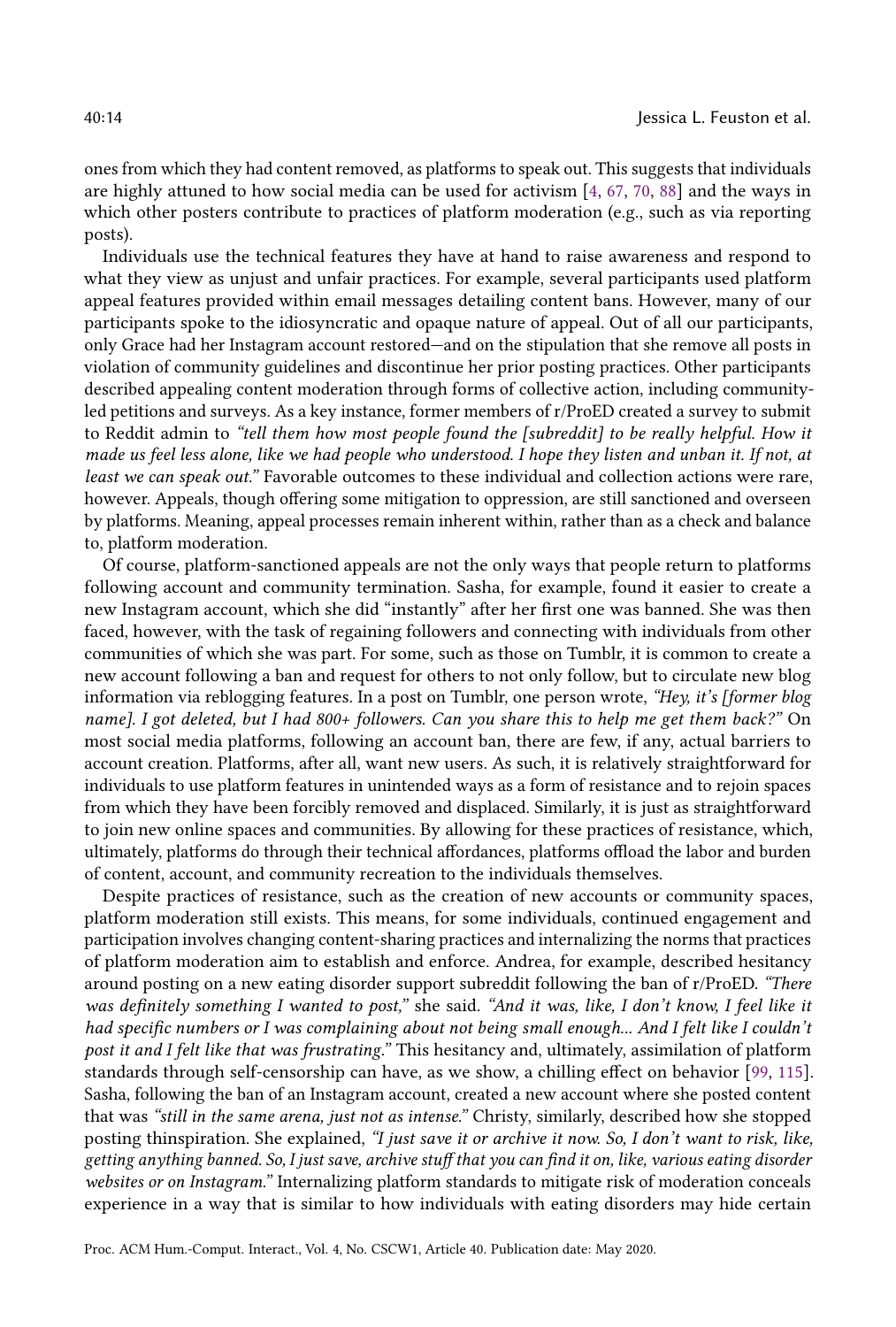behaviors from friends, family, and social others [\[134\]](#page-26-17). Concealing mental illness, eating disorders included, has serious consequences [\[111\]](#page-25-17). However, in order to exist and participate within certain online spaces, this is exactly what must be done. Notably, even though individuals assimilate to online norms, they do not necessarily change their offline behaviors. As Marie explained, " $An$ account ban] isn't gonna make me stop having an eating disorder."

## 4.3 Establishing Norms through Community-Led Moderation

An everyday part of engaging with online eating disorder spaces involves brushing elbows with a variety of individuals and content—which can challenge online participation and result in practices of ingroup community moderation. As Marie described, "different types of people exist in the same spaces. It's muddled at times." Among our interview participants, individuals described varied diagnoses (e.g., binge eating disorder, anorexia, bulimia), both clinically provided and self-applied, and relationships with eating disorders, including those related to recovery, relapse, and living with a disorder.

Beyond diagnosis or experience, our participants also engaged across a number of platforms and types of communities, including those described in prior research as pro-ED [\[34,](#page-22-9) [59,](#page-23-10) [112\]](#page-25-6). Pro-ED has a long history of negative publicity and association. However, as our data suggest, contemporary usage by community members has reconfigured pro-ED to refer to groups of individuals who support people with eating disorders (i.e., "in favor of—or pro—people with eating disorders"), rather than being supportive of the disorder itself. For Marie, pro-ED meant, "I'm dealing with a disorder and I don't want help right now. And I want a place to vent about that. And it's not so much as being, like, give me tips, give me tricks on how to be skinny... It's more just the support." Our understanding of pro-ED is not solely grounded in interview data, but also in the types of content that come to be socially sanctioned on social media and online platforms by members of pro-ED communities [\[71\]](#page-24-21). For example, content related to the difficulties of having an eating disorder, attempts to recover, and replacing certain harmful practices with less harmful, or safer, ones can exist in the same spaces alongside thinspiration, food diaries (i.e., in the context of an eating disorder and recovering from one), and body checks (e.g., progress pictures of weight loss or gain). Given this diversity of content and experiences, individuals work to establish what is 'normal' and what is not through community-led practices of moderation.

Community-led practices of moderation develop, in part, through individual reflection and action related to the ways in which diverse, heterogeneous groups of people can coexist (e.g., pro-ED communities and the broader ecosystem of eating disorders online). For example, sharing content related to the reality of living with an eating disorder may upset or unintentionally trigger others. This includes certain experiences related to recovery, where individuals may keep detailed food diaries and share successes related to enumerated weight gain. Individuals are aware of the complex relationships between content and people. As one Tumblr poster wrote:

"I feel bad about running an ED blog. Does anyone else ever feel that way? Like, just kind of guilty. At least a little bit. This blog is for me to vent and cope and meet other people with the same issues. But, like. I'm really nervous that how I express myself is going to mess up some other kid."

This commentary demonstrates tensions between wanting to engage online (e.g., to vent, cope, and connect) and a deep concern regarding the potential to negatively affect others. This concern influences how people post (i.e., how people self-moderate and self-censor), as well as the ways communities self-govern.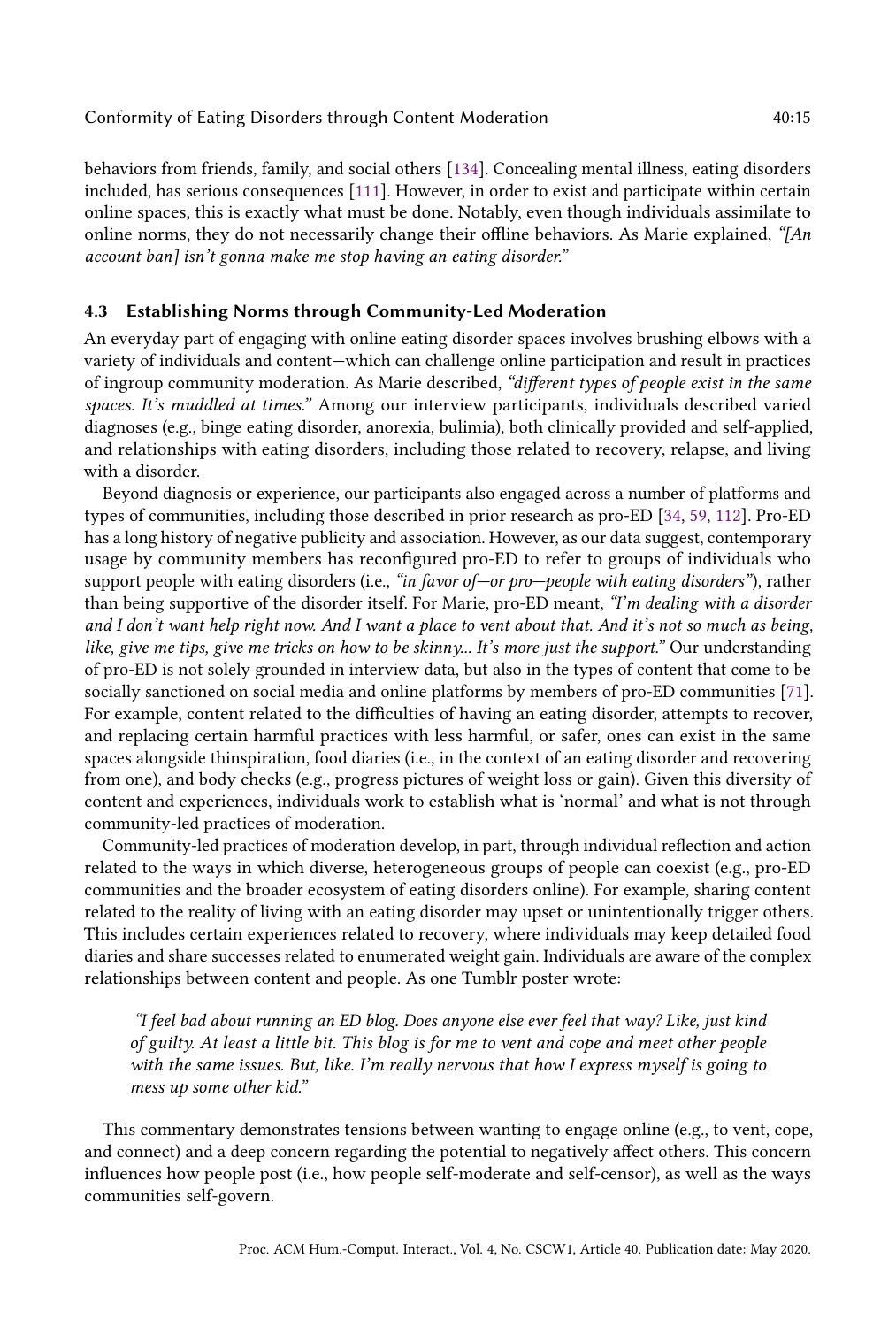Although our informants were willing to engage in community-led moderation and self-governance, social media platforms, by the very implementation of their features, present a number of challenges to these practices. Marie, for example, explained how "everyone uses the same, like, 12 [eating disorder] tags on Tumblr for everything. So, everything bleeds together." While this overlap of hashtags blurs boundaries (e.g., between individuals, content, and the potential for classification), it also presents a number of risks, including the overlap of content in detrimental ways. For example, in one Tumblr post, a user wrote, "I've recently seen a bunch of recovery tags in non-recovery spaces! Do NOT post recovery tags with thinspo!" Awareness of the ways in which content bleeds together, as well as its potential risks, is not enough to establish or enforce norms around hashtag use. In part, this is due to colloquial usage of hashtags to broaden audience—and, with it, the potential for followers and likes—as well as the decentralized forms that groups and communities of people with eating disorders take on social media.

Nevertheless, even in these muddled, entangled online spaces, individuals can be mindful of one another. Rose, currently in recovery, talked about how she's able to safely access and participate within one of Twitter's eating disorder communities due to the ways that she, and others, make use of content warnings—labels within posts that are separate from hashtags. According to Rose, on Twitter, content warnings are "when someone posts something, for them to actually put up a content warning on top of [the tweet]. So, just to say, like, eating disorder or food or weight or, you know, whatever." In Rose's community, the use of content warnings are "kind of an unspoken rule." Though these warnings are not necessarily standard within or across platforms, their presence in Rose's community enable her and others to "safely and, in a positive way, access Twitter—is if I have those warnings, so that I can scroll past, if I need to without being triggered to start doing unhealthy behaviors." Other online communities, such as various subreddits, may also have community practices around flairing or labeling posts. Similarly, many smaller online communities for individuals with eating disorders build community spaces on traditional forums, such as those that allow for category-specific subforums (e.g., Anorexia, Recovery, Thinspiration). In these instances, content has designated spaces. As our participants shared, some online communities are successful at upholding the organization of these spaces, both in part due to an active moderation team, as well as the willingness of members to post in appropriate spaces and call attention to those who do not. Community-led approaches, when successful, "makes you feel safe," Marie mentioned. Ingroup community moderation can facilitate safety and a diversity of content in ways that practices of moderation enforced by platforms do not.

Nevertheless, practices of community-led moderation interact with practices of platform moderation as members work to establish and enforce community norms. Here, we provide the example of harm reduction to illustrate differences between the ways that community-led and platform moderation interact to regulate content. Harm reduction refers to materials or resources that help individuals take care of themselves while living with an eating disorder. For example, harm reduction involves reminding individuals to hydrate during episodes of self-starvation and to not brush their teeth immediately following a purge. As Christy mentioned, "I think harm reduction is great. I love—because I purge. And, if it weren't for harm reduction, I think I would've fucked my teeth up so much more than I have." Harm reduction provides resources for individuals who have an eating disorder, but cannot or will not recover, to stay safe and informed. Despite benefits, harm reduction resources are treated differently across eating disorder spaces online. While some communities freely permit them, others, such as one of the active subreddits in our digital ethnography, have moderation teams dedicated to removing posts related to tips or advice and carefully overseeing content related to harm reduction. These community-led practices differ from their historical precedent, in which harm reduction was not liable for removal or modification at the discretion of a moderation team. This example illustrates an easy to miss point. Harm reduction, previously unregulated, is now subject to new, restrictive practices of community-led moderation.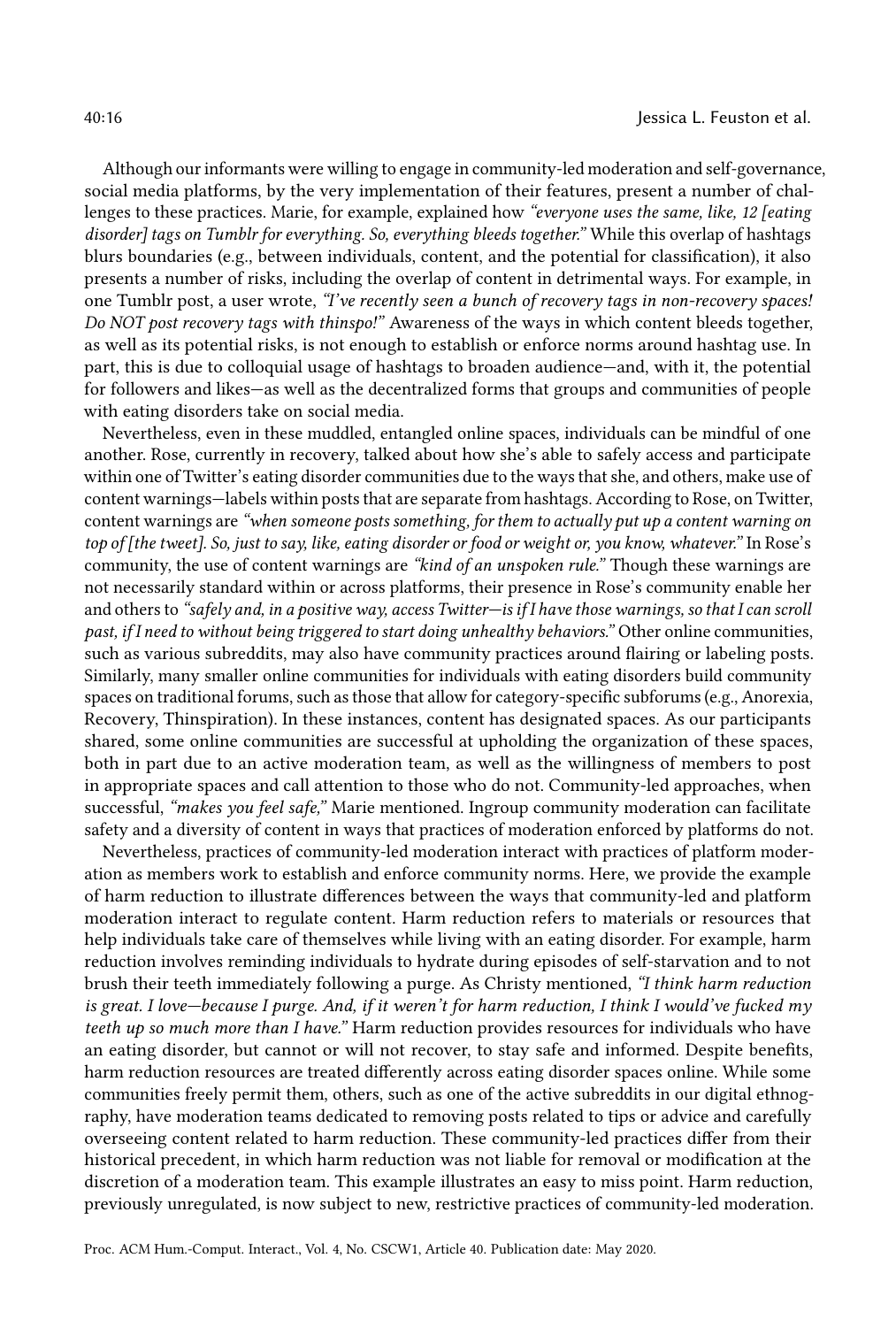These new practices are grounded in past and present interactions with platform moderation. As such, underlying these new community-moderated restrictions is the ever-present awareness of surveillance and potential threat of subreddit quarantine or removal from Reddit. Even in spaces intended to be welcoming and supportive for people with eating disorders, practices of moderation (i.e., interaction between platform and community-led moderation) can enforce certain versions of body image and body management and contribute additional labor to ingroup moderators [\[38,](#page-22-20) [138\]](#page-26-18).

# 5 DISCUSSION

In the following sections, we turn to conformity as a way of understanding content moderation and the way it contributes to broad social and structural effects on marginalized groups. Conformity can help us to examine and address the pressures that individuals from marginalized groups experience online. As we describe here, conformity through content moderation is a form of social control that influences the ways people participate online. Though we are not arguing against conformity or content moderation in all of their forms and applications, we discuss how moderation in this specific context works to establish and enforce a particular conformity to body image and management, particularly among people with eating disorders, as well as, more broadly, people with mental illness. We discuss its consequences for members of marginalized groups. In contrast to conformity, we then discuss how platforms can design for a multiplicity of experiences online.

# 5.1 Content Moderation as Enforcing an Order of the Normal

People with eating disorders have historically been subjected to processes of conformity that aim to dictate overarching norms and values, particularly with respect to the enforcement of certain ideas regarding body image and body management. Processes of conformity are not only projected onto particular groups or communities (e.g., through guidelines, codes of conduct, or diagnostic manuals), but, in practice, come to be enacted through unfolding relations between varied actors and sociotechnical structures. Our claim is that through practices of content moderation these platforms are, in effect, enforcing an order of normal that restricts and aims to influence the ways people can participate online. In short, content moderation enforces a particular range of norms and values.

Though describing this 'particular range of norms and values' is beyond the scope of the current paper, we briefly speak to the broad diversity of bodies and body management practices online. Body image and body management practices online are often found within topics related to fitness, health and wellness, fashion, sports, and the everyday (e.g., selfies, hobbies and events, meal preparation). Content within these domains may be 'acceptable' for a number of reasons, many of which are assumed rather questioned. For example, within the health and fitness spheres, several diets, including intermittent fasting and one-meal-a-day (OMAD), recommend that individuals restrict their eating throughout the day. These body management practices, as well as other types of socially acceptable content (e.g., fitspiration), share a number of similarities with content that is moderated in online spaces [\[9,](#page-21-16) [21,](#page-21-17) [133\]](#page-26-19). The acceptability of content and, therefore, the perception of content as adhering—or not—to a social norm is contingent on context. As we show here, content related to body image and management is less acceptable when it is posted within the context of life with an eating disorder.

Following from the empirical materials presented above, we argue that social media platforms play a part in the wider sociotechnical processes of conformity. Specifically, across social media platforms, conformity to versions of body image and body management is established and enforced through platform features and the capacities for interaction that are afforded through them (e.g., commenting; labeling value through 'likes'; content promotion and demotion via features, such as 'upvotes' and 'downvotes' and algorithms that prioritize content). With respect to our findings, we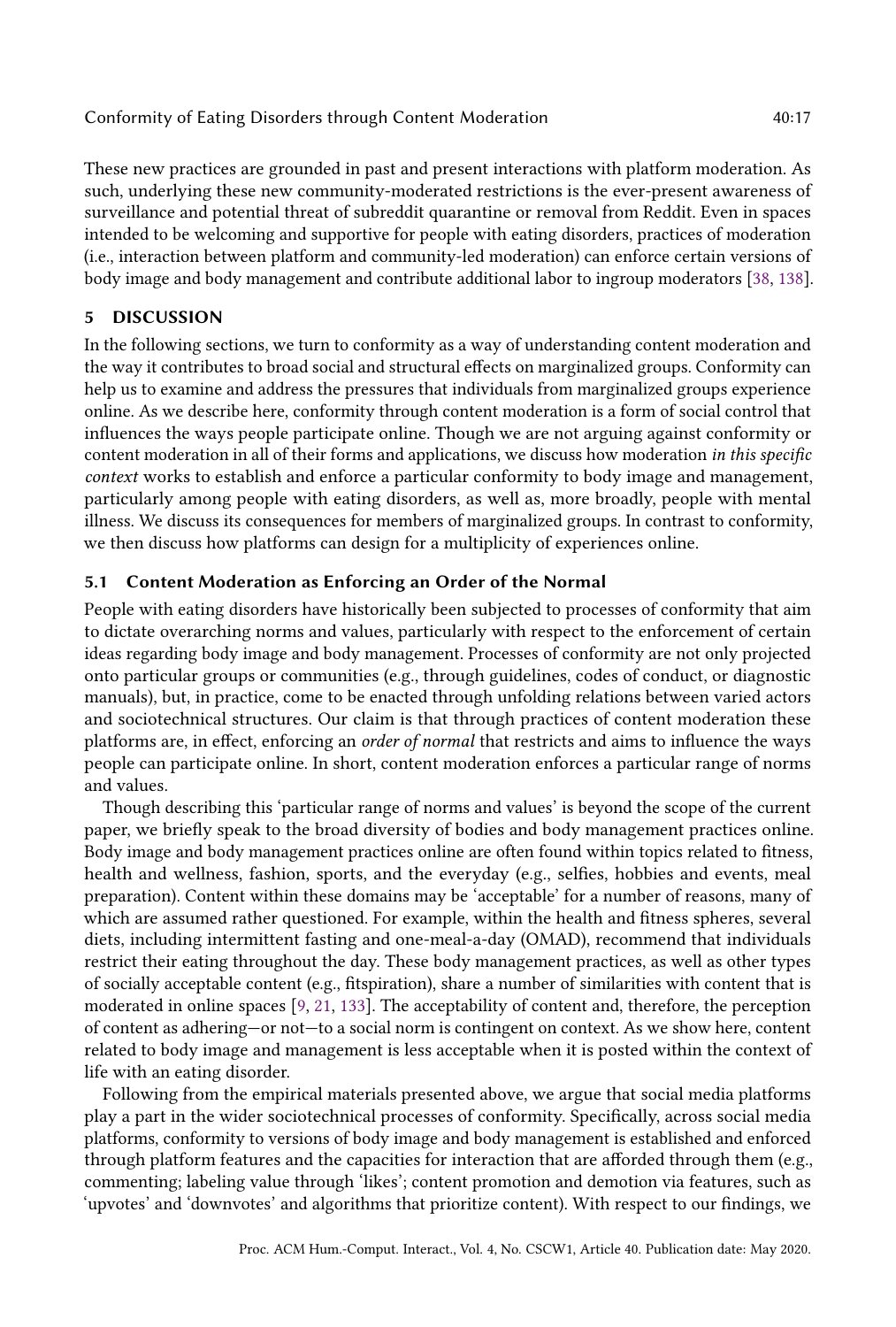recognize that it is altogether too easy to attend to specific instances within our data, such as the particular wordings of a comment, the reporting of a specific post, or the deletion of an individual's account. However, here, we shift our attention to what is happening across these cases and across an ecosystem of online spaces. This allows us to attend to the structural forces at play. Key to this structural framing is that individual instances of moderation, moderation that occurs within and among community groups, and distinctive interactive features of the platform must be understood together. Making sense of the platform altogether, rather than through specific cases in isolation, has been our means of understanding what content moderation across social media platforms is doing.

Consider, for example, the reporting features on social media platforms. By approaching their design and use in terms of the wider structural practices of content moderation, we get a clearer picture of how conformity and an order of normal are enforced. As we have seen, the threat of being reported regulates online behavior with respect to what people are willing to say about eating disorders and their own actions and beliefs. The power of moderation in this context is not in the reporting per se, but in its perpetual threat. Reminiscent of Michel Foucault's well-rehearsed reading of the panopticon [\[53\]](#page-23-20), surveillance, rather than punishment, is the primary means of control. The Panoptic qualities of a platform [\[139\]](#page-26-20), or more broadly its structural configuration designed to support content moderation, controls users and, in the case of eating disorders, regulates content so that it adheres to a norm. What the structural mechanisms of content moderation serve to do, then, is actively delineate the boundaries of what is acceptable within particular online spaces. They come to constitute a 'structural machinery' that sanctions some bodies and forms of mental illness, while simultaneously casting others as other-than-normal or deviant. Classifications of wrongness and deviance are amplified by practices of moderation that target certain versions of eating disorders, at times removing them from social media platforms and, therefore, the ability to participate in constituting broader versions of mental illness online.

Consequences of conformity clearly resonate with feminist and biopolitical accounts of bodies [\[15,](#page-21-18) [18,](#page-21-19) [56,](#page-23-21) [98\]](#page-25-18). These accounts detail various ways in which bodies are constructed and regulated in postmodernity. In particular, we attend to the ways social media platforms exert structural forms of control on how bodies are performed [\[35\]](#page-22-21). Underlying these structural forms and related research recommendations (e.g., such as health interventions) is the assumption that social media users should internalize, rather than question or counter, mechanisms of social control. Current platform practices, as well as research and design suggestions that call for additional, albeit different, forms of moderation and intervention, may result in new aggregates of human and technical control that work to establish and enforce existing norms and values [\[25,](#page-22-4) [34,](#page-22-9) [74,](#page-24-2) [76,](#page-24-3) [106\]](#page-25-3). This applies, even, to recent research on content moderation that suggests a shift toward an educational paradigm rather than a punitive one [\[106\]](#page-25-3). Existing norms and values constitute only certain versions of body image and body management. They neglect the broader range of bodies and practices. We argue platforms and researchers should explore alternative ways to support individuals with eating disorders, rather than impose an order of normal that further marginalizes and subjugates certain experiences.

## 5.2 Consequences of Conformity for Marginalized Groups

Specific moderation practices on any one platform might not pose a problem in isolation. However, the ways in which platforms operate in similar ways with respect to content related to eating disorders contributes to systemic discriminatory practices and displacement of individuals on the margins. By addressing the consequences of conformity, as we do here, we contribute to a developing body of work that examines how the sociotechnical machinery of platforms and algorithms (e.g., on social media and elsewhere) exclude non-normative identities and forms of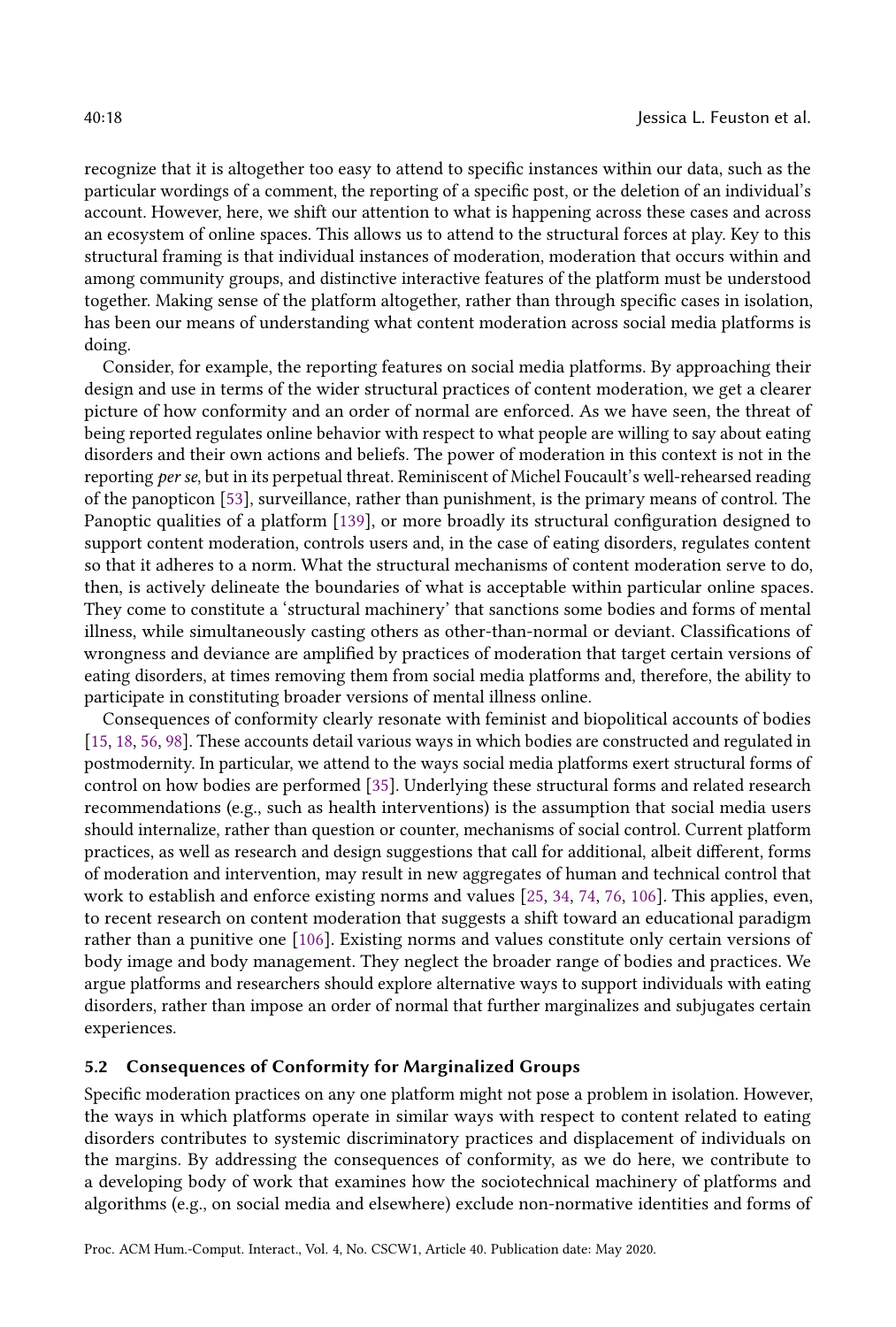expression and interaction [\[6,](#page-21-20) [7,](#page-21-21) [65,](#page-23-22) [68\]](#page-23-23). Platform content moderation, as we describe here, operates to enforce a particular conformity to body image and body management online. These localized findings connect with broader processes of conformity, including those related to mental illness and marginalization. Here, we take a moment to discuss how conformity, as enacted by dominant groups and processes, has consequences for individuals with eating disorders and other members of marginalized groups.

Posts about body image and body management as they relate to eating disorders on social media can be interpreted as a type of illness narrative [\[47\]](#page-23-9). Illness narratives provide opportunities for individuals to work through, reflect on, and make meaning of the subjective experience of being ill or living with an illness [\[54,](#page-23-24) [82\]](#page-24-22). Personal narratives about mental illness share much in common with other types of illness narratives, including cancer and chronic illness [\[125,](#page-26-21) [140\]](#page-26-22). For example, these narratives are highly idiosyncratic and describe experiences with suffering, coping, and healing. Despite these similarities, narratives of mental illness online are more likely to be subjected to moderation and removal. As we have shown, individuals may respond to practices of moderation by concealing the full extent of their eating disorder on social media. This poses a problem, particularly for the many individuals for whom social media platforms may be the only spaces in which they feel comfortable disclosing and discussing their experiences. Without those spaces, and without others elsewhere in their lives, these individuals are at risk of psychological consequences related to hiding stigmatized experiences [\[111\]](#page-25-17).

Processes of conformity also operate to displace individuals and communities. Displacement may be likened to a form of digital gentrification [\[94\]](#page-25-19), in which marginalized groups are forcibly removed from platforms to benefit a majority. As Jessa Lingel describes, gentrification involves power and control. In particular, it involves the ways that corporations, including social media platforms, increasingly shape sociotechnical relations in digitally-mediated spaces [\[94\]](#page-25-19). Given how platforms operate, there are a number of motivations for 'gentrification' and the displacement of certain individuals and groups of people—many of which are grounded in concerns of revenue and legality. For example, displacement of individuals with eating disorders and other marginalized groups might be conducted to present a vision of an advertisement-friendly social media. Alternatively, platforms may encounter additional expenses when working to manage a particular population, such as those costs involved with the development and deployment of support resources and health interventions.

Nevertheless, displacement in the context of our study creates inequalities with respect to content production and which voices are permitted online. Displacement often occurs alongside moderation and simultaneous provisions of helpline resources. Though these resources may provide valuable and informative assets for individuals with eating disorders, as well as their family members and friends, they do not—and cannot—replace support networks and opportunities for socialization and disclosure. Further, when support resources are limited, such as to the NEDA helpline, they present a bounded interpretation of life with an eating disorder. These constraints ignore personal histories and experiences with eating disorders, including recovery, relapse, and management, demonstrating how a blanket solution (e.g., providing the same resources for everyone) may exclude many.

Finally, in considering regulation and subsequent responses, it is vital for platforms to acknowledge the labor they create for individuals with eating disorders, a group of people who face marginalization and stigma in online and offline spaces [\[97,](#page-25-20) [124\]](#page-26-23). As other reports have shown [\[110\]](#page-25-21), social media platforms can negatively impact marginalized groups (e.g., Rohingya people, Native Americans, Black Americans) through practices of content moderation. Though we have also found consequences, we additionally show how individuals can use certain platform features to resist control and moderation. These forms of resistance, which others have aligned with practices of civil disobedience [\[106\]](#page-25-3), share their spirit and their histories with other forms of social activism,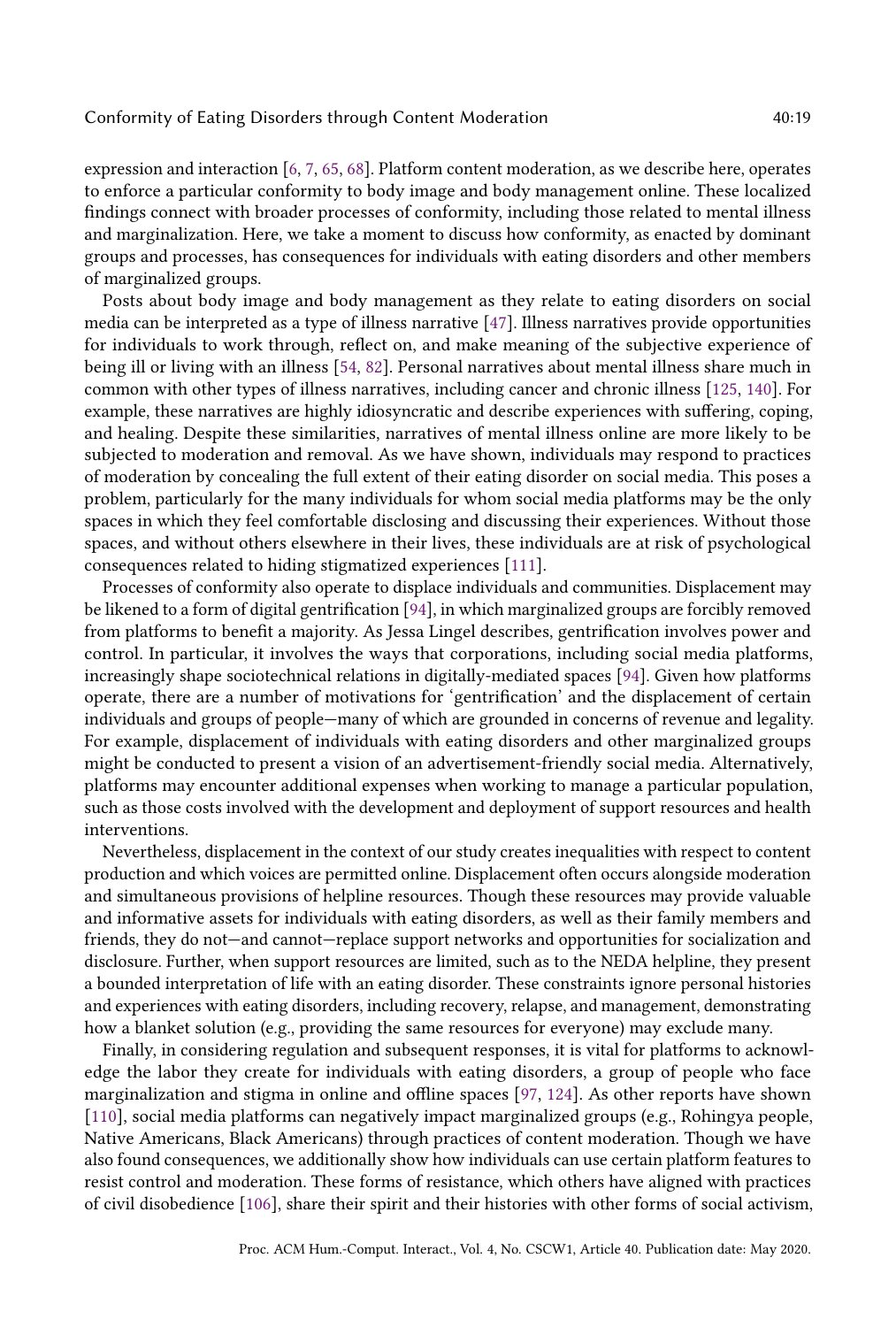including those related to Mad Pride and #MeToo [\[89,](#page-24-12) [102\]](#page-25-22). However, resistance is itself a burden. It requires individuals with marginal status to go beyond typical platform interactions just to enjoy the same access. Furthermore, 'going beyond' involves using platform features in unintended ways (e.g., immediately creating a new account after another has been banned). Rather than necessitate additional labor, particularly when it is at odds with a platform, technologists can reconsider how to design for online social spaces that are host to multiple and differing versions of experiences.

# 5.3 Supporting a Multiplicity of Eating Disorders

Important for rethinking design are cases where we see moderation and conformity operating in constructive ways. Several of our participants discussed practices of moderation (e.g., forum organization, content warnings) that resulted in a conformity of body image and body management tailored to respect the standards of their ingroup community. These grassroot processes of moderation and the type of conformity they enact are not a panacea. They operate in a similar way to other online platforms and social media sites (e.g., through sociotechnical relations) and can restrict versions of body image and body management. However, our findings suggest that certain community-led practices of moderation can be practiced in ways that support different, multiple experiences of eating disorders. This speaks to the complexity of moderation as it relates to conformity and highlights promising possibilities for supporting the multiplicities inherent in individuals, communities, and platforms [\[69,](#page-23-5) [103,](#page-25-4) [132\]](#page-26-5).

5.3.1 Accepting Multiple Versions of Eating Disorders. As our participants discussed, many experiences with eating disorders are difficult—recovery included. Rather than casting content as non-normative or deviant (i.e., such as through its removal or by other technical configurations that set it apart), social media platforms should reconsider the ways in which marginalized experiences and illness, of any type, are addressed and moderated online. As we describe above, illness narratives can be productive ways to document, reflect, and share the experience of being ill. Yet, these personal narratives are at risk when they do not adhere to the order of normal enforced on social media platforms and online communities. Rather than constraining experiences, such as through practices of content moderation disproportionately impacting non-normative types of content, platforms should reconsider ways to rework interactions surrounding narratives of illness. To this effect, support resources could represent more than the ideal of recovery. For example, they could also include community-curated posts and articles and content related to harm reduction, which can help people living with an eating disorder stay safe by avoiding particularly risky or dangerous behaviors. Additionally, rather than reporting features or educating those who have been subject to moderation [\[74,](#page-24-2) [106\]](#page-25-3), platforms could provide educational resources to others (i.e., people reporting content) about the experience of living with mental illness and importance of online disclosure.

5.3.2 Coexisting through Strategic Content Practices. Designing for multiplicity also means mindfully attending to the ways that different types of people coexist with one another. Certain ways of posting about eating disorders, including experiences related to recovery, can be triggering or upsetting for others. Content removal is one common way of addressing this type of content. However, as we have shown, it is not without consequence. Instead, we turn to the practice of content warnings. As our informants described, these warnings provide an alternative way to coexist and safely access online spaces. However, content warnings are not universal—even on a single platform. Additionally, the labor of including a content warning falls to the individual who is posting or, in some instances, a small, community-led moderation team. Platforms, therefore, have a design opportunity to simultaneously support expression and disclosure, as well as safety and access. For example, Instagram has a content warning feature that blurs a 'sensitive' image until an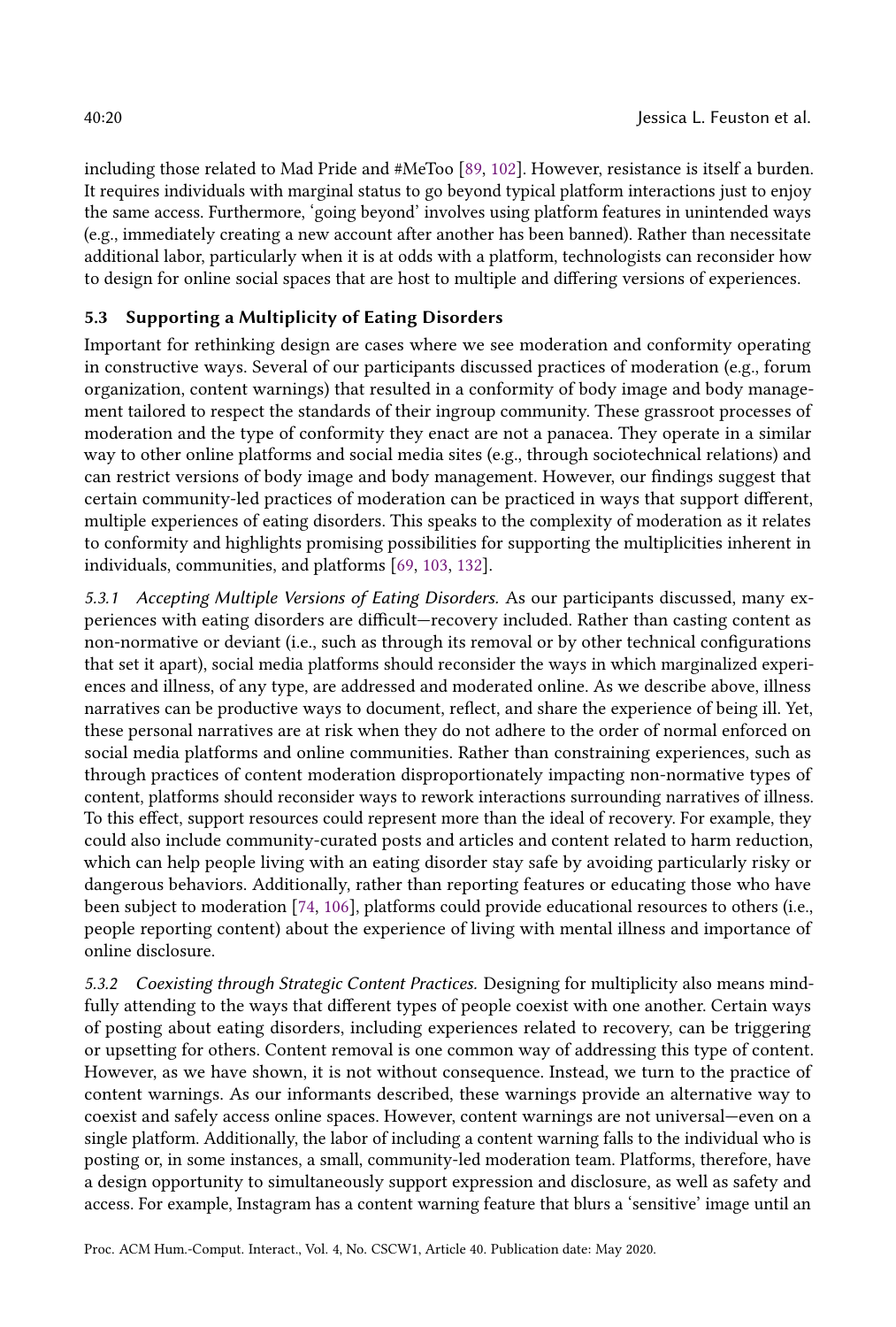individual makes the decision to view it. However, this type of content warning is an external force. It's applied by the platform following a report of content that "some people may find offensive or disturbing." Our data suggests that individuals with eating disorders seem likely to appropriate similar features as a way of online self-preservation, community sustainment, and consideration of others. As part of reworking content warnings, we should consider how platform features could support awareness of potential audiences and draw attention to the impact of viewing certain content. For example, including numbers (e.g., calorie counts, weight) in a post can be triggering for some people. Through new and improved mechanisms for self-moderation, platforms could make available technical affordances that maintain diverse forms of expression and help individuals navigate content.

5.3.3 Reconfiguring Power Dynamics. Another way that platforms and online communities can move toward a more equitable and just experience online is to shift power dynamics embedded within content moderation features and practices. In particular, platforms could provide additional control and agency for individuals who have been reported. Currently, power is in the hands of other platform members, as well as computational actors and contracted laborers, who are able to report, flag, and remove content anonymously. Oftentimes, this results in the person who had content moderated not being able to face the person or system who was responsible—or even know how or what happened when content was reported or removed. This lack of transparency and accountability contributes to the marginalization that individuals with eating disorders face on a day-to-day basis. Additionally, the emotional burden and labor of restoring activity online, including finding a space to exist, is shouldered by those who may need support the most. Productive design changes may include increasing transparency with respect to moderation and its motivation [\[76\]](#page-24-3); temporarily archiving an individual's account or content during a process of deliberation; and turning moderated content over to individuals to restore their control over their personal data and its usage (e.g., such as for self-reflection).

# 6 CONCLUSION

Practices of content moderation are integral to what social media platforms do. However, they are far from perfect and increasingly difficult to get right. Despite good intentions, practices of moderation have consequences for individuals with eating disorders and other members of marginalized groups. These consequences include loss of personal content and community support and labor associated with practices of resistance. In this paper, we examine the experience of content moderation and how, in particular, mechanisms of content moderation (e.g., the sociotechnical relations involved in content removal, quarantine, helpline resources) work to establish and enforce a conformity to body image and body management on social media. We argue that processes of conformity as reproduced through sociotechnical structures afforded by platforms work to exclude people with eating disorders and other non-normative identities and experiences. Additionally, our work raises the question of who or what gets to decide which experiences and narratives are acceptable for online participation. Rather than design for restrictive content moderation practices, we suggest that platforms consider supporting a diversity of eating disorder and illness experiences by designing for multiplicity.

# ACKNOWLEDGMENTS

This study was possible through the generosity of our participants, who contributed their time, labor, and experiences. We also thank the moderators of several online communities for allowing us to share our recruitment materials with their community members. Lastly, we thank our reviewers. Our work benefited from their detailed advice, questions, and support.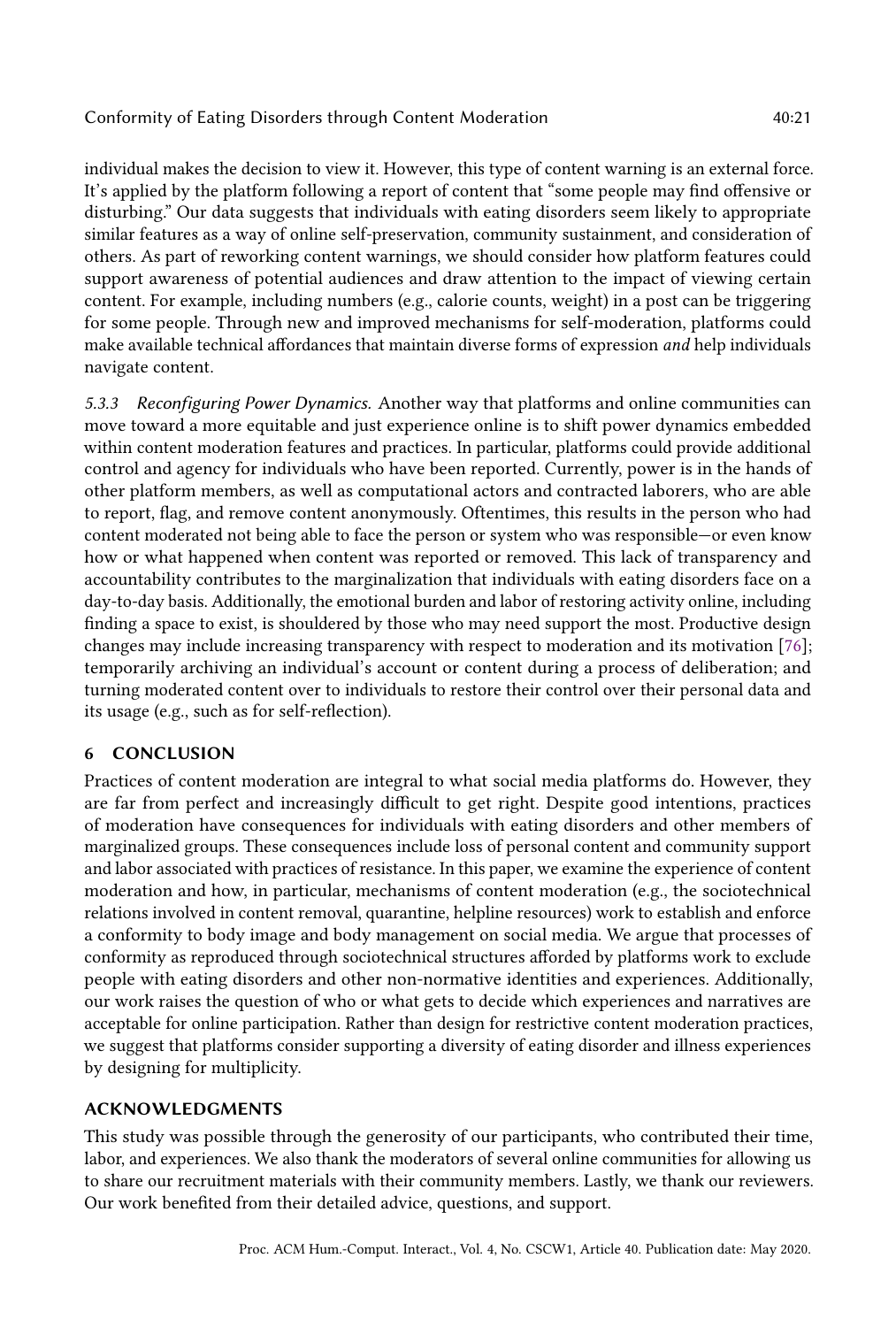#### 40:22 **Jessica L. Feuston et al.**

#### REFERENCES

- <span id="page-21-0"></span>[1] Nazanin Andalibi. 2019. What Happens After Disclosing Stigmatized Experiences on Identified Social Media: Individual, Dyadic, and Social/Network Outcomes. In Proceedings of the 2019 CHI Conference on Human Factors in Computing Systems. ACM, 137.
- <span id="page-21-9"></span>[2] Nazanin Andalibi and Andrea Forte. 2018. Announcing pregnancy loss on Facebook: A decision-making framework for stigmatized disclosures on identified social network sites. In Proceedings of the 2018 CHI Conference on Human Factors in Computing Systems. 1–14.
- <span id="page-21-10"></span>[3] Nazanin Andalibi, Pinar Ozturk, and Andrea Forte. 2017. Sensitive Self-disclosures, Responses, and Social Support on Instagram: The Case of #Depression. In Proceedings of the 2017 ACM Conference on Computer Supported Cooperative Work and Social Computing (CSCW '17). ACM, New York, NY, USA, 1485–1500. [https://doi.org/10.1145/2998181.](https://doi.org/10.1145/2998181.2998243) [2998243](https://doi.org/10.1145/2998181.2998243)
- <span id="page-21-15"></span>[4] Monica Anderson, Skye Toor, Lee Rainie, and Aaron Smith. 2018. Activism in the Social Media Age. Pew Research Center (11 July 2018). <https://www.pewinternet.org/2018/07/11/activism-in-the-social-media-age/>
- <span id="page-21-1"></span>[5] Natalya N Bazarova, Yoon Hyung Choi, Victoria Schwanda Sosik, Dan Cosley, and Janis Whitlock. 2015. Social sharing of emotions on Facebook: Channel differences, satisfaction, and replies. In Proceedings of the 18th ACM conference on computer supported cooperative work & social computing. ACM, 154–164.
- <span id="page-21-20"></span>[6] Rena Bivens. 2017. The gender binary will not be deprogrammed: Ten years of coding gender on Facebook. New Media & Society 19, 6 (2017), 880–898.
- <span id="page-21-21"></span>[7] Rena Bivens and Oliver L Haimson. 2016. Baking gender into social media design: How platforms shape categories for users and advertisers. Social Media+ Society 2, 4 (2016), 2056305116672486.
- <span id="page-21-2"></span>[8] Lindsay Blackwell, Jill Dimond, Sarita Schoenebeck, and Cliff Lampe. 2017. Classification and Its Consequences for Online Harassment: Design Insights from HeartMob. Proc. ACM Hum.-Comput. Interact. 1, CSCW (Dec. 2017), 24:1–24:19. <https://doi.org/10.1145/3134659>
- <span id="page-21-16"></span>[9] Leah Boepple and J Kevin Thompson. 2016. A content analytic comparison of fitspiration and thinspiration websites. International Journal of Eating Disorders 49, 1 (2016), 98–101.
- <span id="page-21-4"></span>[10] Dina L. G. Borzekowski, Summer Schenk, Jenny L. Wilson, and Rebecka Peebles. 2010. e-Ana and e-Mia: A Content Analysis of Pro-Eating Disorder Web Sites. American Journal of Public Health 100, 8 (Aug. 2010), 1526–1534. [https:](https://doi.org/10.2105/AJPH.2009.172700) [//doi.org/10.2105/AJPH.2009.172700](https://doi.org/10.2105/AJPH.2009.172700)
- <span id="page-21-6"></span>[11] Leanne Bowler, Eleanor Mattern, Wei Jeng, Jung Sun Oh, and Daqing He. 2013. I know what you are going through: answers to informational questions about eating disorders in Yahoo! Answers: a qualitative study. In Proceedings of the 76th ASIS&T Annual Meeting: Beyond the Cloud: Rethinking Information Boundaries. American Society for Information Science, 6.
- <span id="page-21-8"></span>[12] Leanne Bowler, Jung Sun Oh, Daqing He, Eleanor Mattern, and Wei Jeng. 2012. Eating disorder questions in Yahoo! Answers: Information, conversation, or reflection? Proceedings of the American Society for Information Science and Technology 49, 1 (2012), 1–11.
- <span id="page-21-11"></span>[13] Danah Boyd. 2010. Social network sites as networked publics: Affordances, dynamics, and implications. In A networked self. Routledge, 47–66.
- <span id="page-21-12"></span>[14] Danah Boyd. 2014. It's complicated: The social lives of networked teens. Yale University Press.
- <span id="page-21-18"></span>[15] Rosi Braidotti. 2000. Teratologies. In Deleuze and Feminist Theory, Ian Buchanan and Claire Colebrook (Eds.). Edinburgh University Press, Edinburgh, 156–172. <https://edinburghuniversitypress.com/book-deleuze-and-feminist-theory.html>
- <span id="page-21-14"></span>[16] Amy Bruckman. 2006. Teaching students to study online communities ethically. Journal of Information Ethics 15, 2 (2006), 82.
- <span id="page-21-13"></span>[17] Eleanor R. Burgess, Kathryn E. Ringland, Jennifer Nicholas, Ashley A. Knapp, Jordan Eschler, David C. Mohr, and Madhu C. Reddy. 2019. "I think people are powerful": The sociality of individuals managing depression. Proc. ACM Hum.-Comput. Interact. 3, CSCW (Nov 2019), 41:1–41:29. <https://doi.org/10.1145/3359143>
- <span id="page-21-19"></span>[18] Judith Butler. 1993. Bodies That Matter: On the Discursive Limits of 'Sex'. Routledge, New York.
- <span id="page-21-7"></span>[19] Kellie E Carlyle, Jeanine PD Guidry, Kofoworola Williams, Ariella Tabaac, and Paul B Perrin. 2018. Suicide conversations on Instagram: contagion or caring? Journal of Communication in Healthcare 11, 1 (2018), 12–18.
- <span id="page-21-5"></span>[20] Patricia A Cavazos-Rehg, Melissa J Krauss, Shaina J Costello, Nina Kaiser, Elizabeth S Cahn, Ellen E Fitzsimmons-Craft, and Denise E Wilfley. 2019. "I just want to be skinny.": A content analysis of tweets expressing eating disorder symptoms. PloS one 14, 1 (2019), e0207506.
- <span id="page-21-17"></span>[21] Stevie Chancellor, Andrea Hu, and Munmun De Choudhury. 2018. Norms Matter: Contrasting Social Support Around Behavior Change in Online Weight Loss Communities. In Proceedings of the 2018 CHI Conference on Human Factors in Computing Systems (CHI '18). ACM, New York, NY, USA, 666:1–666:14. <https://doi.org/10.1145/3173574.3174240>
- <span id="page-21-3"></span>[22] Stevie Chancellor, Yannis Kalantidis, Jessica A. Pater, Munmun De Choudhury, and David A. Shamma. 2017. Multimodal Classification of Moderated Online Pro-Eating Disorder Content. In Proceedings of the 2017 CHI Conference on Human Factors in Computing Systems (CHI '17). ACM, New York, NY, USA, 3213–3226. <https://doi.org/10.1145/3025453.3025985>

Proc. ACM Hum.-Comput. Interact., Vol. 4, No. CSCW1, Article 40. Publication date: May 2020.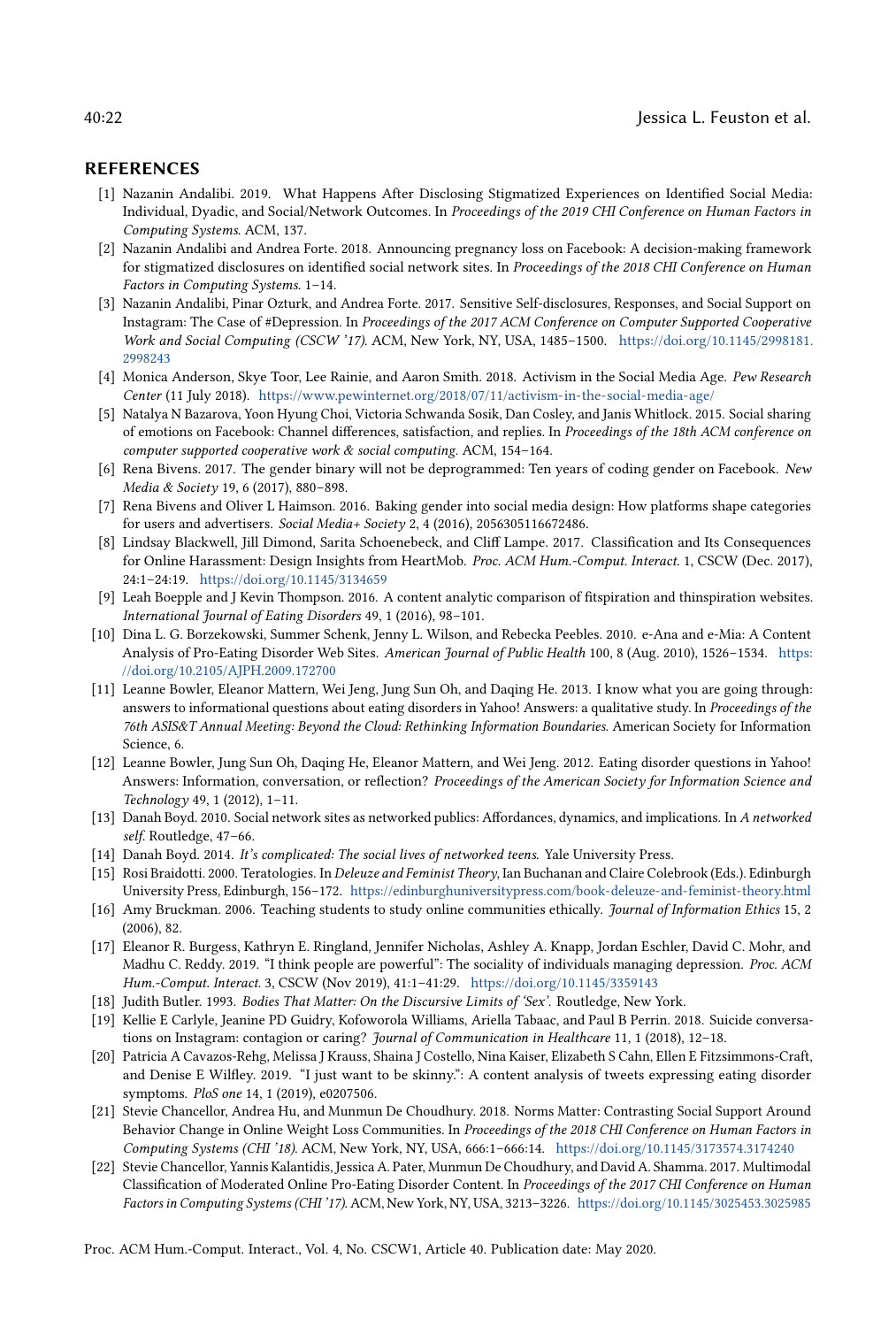- <span id="page-22-8"></span>[23] Stevie Chancellor, Zhiyuan (Jerry) Lin, and Munmun De Choudhury. 2016. "This Post Will Just Get Taken Down": Characterizing Removed Pro-Eating Disorder Social Media Content. In Proceedings of the 2016 CHI Conference on Human Factors in Computing Systems (CHI '16). ACM, New York, NY, USA, 1157–1162. [https://doi.org/10.1145/](https://doi.org/10.1145/2858036.2858248) [2858036.2858248](https://doi.org/10.1145/2858036.2858248)
- <span id="page-22-10"></span>[24] Stevie Chancellor, Tanushree Mitra, and Munmun De Choudhury. 2016. Recovery Amid Pro-Anorexia: Analysis of Recovery in Social Media. In Proceedings of the 2016 CHI Conference on Human Factors in Computing Systems (CHI '16). ACM, New York, NY, USA, 2111–2123. <https://doi.org/10.1145/2858036.2858246>
- <span id="page-22-4"></span>[25] Stevie Chancellor, Jessica Annette Pater, Trustin Clear, Eric Gilbert, and Munmun De Choudhury. 2016. #Thyghgapp: Instagram Content Moderation and Lexical Variation in Pro-Eating Disorder Communities. In Proceedings of the 19th ACM Conference on Computer-Supported Cooperative Work & Social Computing (CSCW '16). ACM, New York, NY, USA, 1201–1213. <https://doi.org/10.1145/2818048.2819963>
- <span id="page-22-0"></span>[26] Eshwar Chandrasekharan, Umashanthi Pavalanathan, Anirudh Srinivasan, Adam Glynn, Jacob Eisenstein, and Eric Gilbert. 2017. You can't stay here: The efficacy of reddit's 2015 ban examined through hate speech. Proceedings of the ACM on Human-Computer Interaction 1, CSCW (2017), 31.
- <span id="page-22-6"></span>[27] Eshwar Chandrasekharan, Mattia Samory, Shagun Jhaver, Hunter Charvat, Amy Bruckman, Cliff Lampe, Jacob Eisenstein, and Eric Gilbert. 2018. The Internet's Hidden Rules: An Empirical Study of Reddit Norm Violations at Micro, Meso, and Macro Scales. Proc. ACM Hum.-Comput. Interact. 2, CSCW (Nov. 2018), 32:1-32:25. [https:](https://doi.org/10.1145/3274301) [//doi.org/10.1145/3274301](https://doi.org/10.1145/3274301)
- <span id="page-22-1"></span>[28] Jonathan P Chang and Cristian Danescu-Niculescu-Mizil. 2019. Trouble on the Horizon: Forecasting the Derailment of Online Conversations as they Develop. arXiv preprint arXiv:1909.01362 (2019).
- <span id="page-22-13"></span>[29] Pamara F Chang and Natalya N Bazarova. 2016. Managing stigma: Disclosure-response communication patterns in pro-anorexic websites. Health Communication 31, 2 (2016), 217–229.
- <span id="page-22-3"></span>[30] Kathy Charmaz. 2014. Constructing Grounded Theory. SAGE.
- <span id="page-22-5"></span>[31] Robert B Cialdini and Noah J Goldstein. 2004. Social influence: Compliance and conformity. Annu. Rev. Psychol. 55 (2004), 591–621.
- <span id="page-22-7"></span>[32] Kate Crawford and Tarleton Gillespie. 2016. What is a flag for? Social media reporting tools and the vocabulary of complaint. New Media & Society 18, 3 (March 2016), 410–428. <https://doi.org/10.1177/1461444814543163>
- <span id="page-22-2"></span>[33] Sky Croeser. 2016. Thinking Beyond 'Free Speech' in Responding to Online Harassment. Ada: a journal of new media, gender, and culture 10 (2016), online–online.
- <span id="page-22-9"></span>[34] Munmun De Choudhury. 2015. Anorexia on Tumblr: A Characterization Study. In Proceedings of the 5th International Conference on Digital Health 2015 (DH '15). ACM, New York, NY, USA, 43–50. <https://doi.org/10.1145/2750511.2750515>
- <span id="page-22-21"></span>[35] Tisha Dejmanee. 2013. Bodies of technology : performative flesh, pleasure and subversion in cyberspace. Gender Questions 1, 1 (Jan. 2013), 3–17. <https://journals.co.za/content/genderq/1/1/EJC167619>
- <span id="page-22-15"></span>[36] Michael A. DeVito, Ashley Marie Walker, and Jeremy Birnholtz. 2018. 'Too Gay for Facebook': Presenting LGBTQ+ Identity Throughout the Personal Social Media Ecosystem. Proc. ACM Hum.-Comput. Interact. 2, CSCW (Nov. 2018), 44:1–44:23. <https://doi.org/10.1145/3274313>
- <span id="page-22-18"></span>[37] Jill P Dimond, Michaelanne Dye, Daphne LaRose, and Amy S Bruckman. 2013. Hollaback!: the role of storytelling online in a social movement organization. In Proceedings of the 2013 conference on Computer supported cooperative work. ACM, 477–490.
- <span id="page-22-20"></span>[38] Bryan Dosono and Bryan Semaan. 2019. Moderation Practices as Emotional Labor in Sustaining Online Communities: The Case of AAPI Identity Work on Reddit. In Proceedings of the 2019 CHI Conference on Human Factors in Computing Systems. ACM, 142.
- <span id="page-22-19"></span>[39] Paul Dourish. 2006. Implications for design. In Proceedings of the SIGCHI conference on Human Factors in computing systems. 541–550.
- <span id="page-22-17"></span>[40] Maeve Duggan. 2017. Online harassment 2017. (2017).
- <span id="page-22-16"></span>[41] Brianna Dym, Jed R Brubaker, Casey Fiesler, and Bryan Semaan. 2019. "Coming Out Okay": Community Narratives for LGBTQ Identity Recovery Work. Proc. ACM Hum.-Comput. Interact. 3, CSCW (Nov. 2019), 29. [https://doi.org/10.](https://doi.org/10.1145/3359256) [1145/3359256](https://doi.org/10.1145/3359256)
- <span id="page-22-14"></span>[42] Elizabeth V Eikey. 2016. Privacy and weight loss apps: a first look at how women with eating disorders use social features. In Proceedings of the 19th International Conference on Supporting Group Work. 413–415.
- <span id="page-22-11"></span>[43] Elizabeth V Eikey and Kayla M Booth. 2017. Recovery and maintenance: how women with eating disorders use Instagram. iConference 2017 Proceedings (2017).
- [44] Elizabeth V Eikey and Madhu C Reddy. 2017. "It's Definitely Been a Journey": A Qualitative Study on How Women with Eating Disorders Use Weight Loss Apps. In Proceedings of the 2017 CHI conference on human factors in computing systems. 642–654.
- <span id="page-22-12"></span>[45] Elizabeth Victoria Eikey, Madhu C Reddy, Kayla M Booth, Lynette Kvasny, Johnna L Blair, Victor Li, and Erika S Poole. 2017. Desire to be underweight: Exploratory study on a weight loss app community and user perceptions of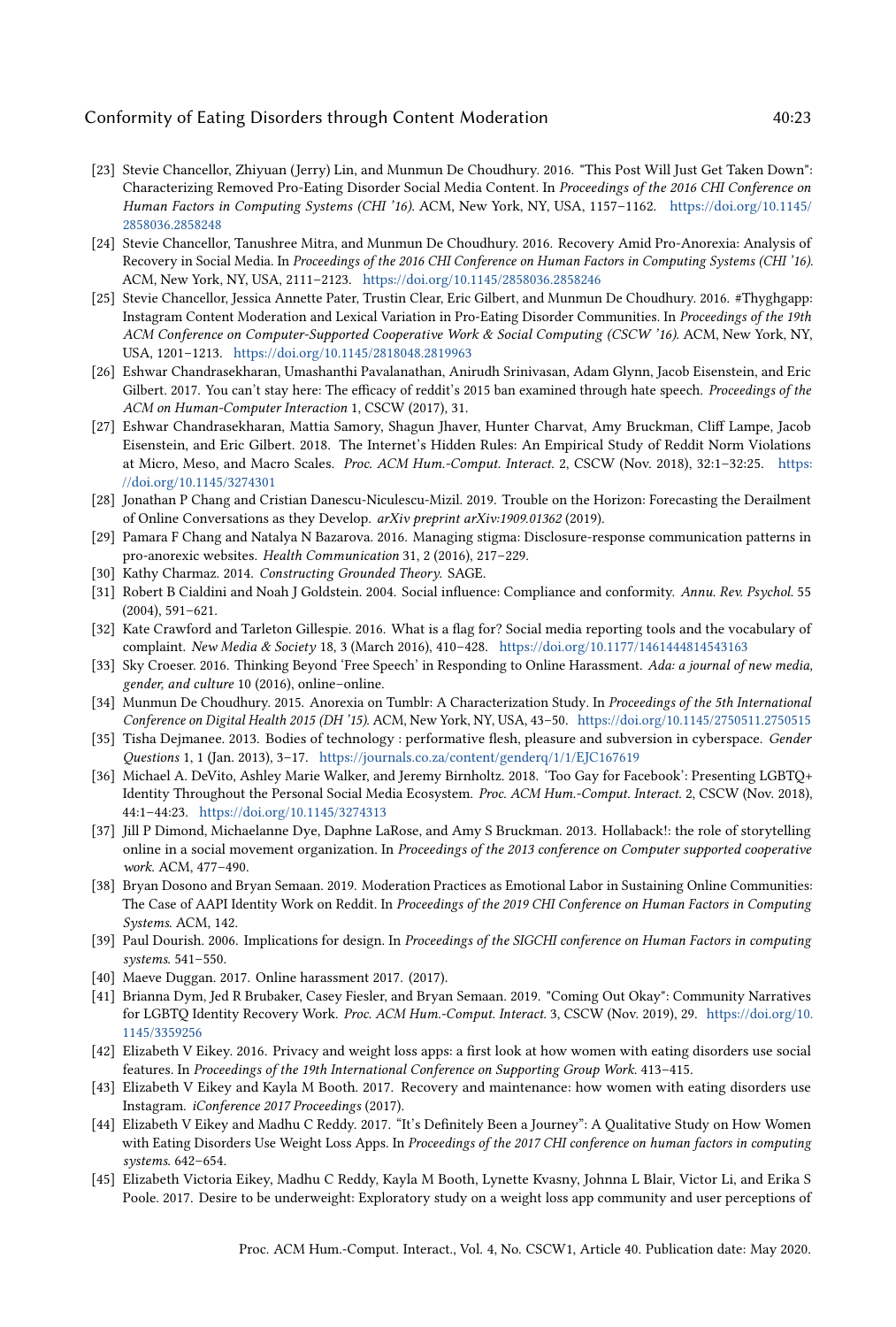the impact on disordered eating behaviors. JMIR mHealth and uHealth 5, 10 (2017), e150.

- <span id="page-23-17"></span>[46] Jessica L. Feuston and Anne Marie Piper. 2018. Beyond the Coded Gaze: Analyzing Expression of Mental Health and Illness on Instagram. Proc. ACM Hum.-Comput. Interact. 2, CSCW (Nov. 2018), 51:1–51:21. [https://doi.org/10.1145/](https://doi.org/10.1145/3274320) [3274320](https://doi.org/10.1145/3274320)
- <span id="page-23-9"></span>[47] Jessica L. Feuston and Anne Marie Piper. 2019. Everyday Experiences: Small Stories and Mental Illness on Instagram. In Proceedings of the 2019 CHI Conference on Human Factors in Computing Systems (CHI '19). ACM, New York, NY, USA, 265:1–265:14. <https://doi.org/10.1145/3290605.3300495> event-place: Glasgow, Scotland Uk.
- <span id="page-23-0"></span>[48] Casey Fiesler, Michaelanne Dye, Jessica L Feuston, Chaya Hiruncharoenvate, Clayton J Hutto, Shannon Morrison, Parisa Khanipour Roshan, Umashanthi Pavalanathan, Amy S Bruckman, Munmun De Choudhury, et al. 2017. What (or who) is public?: Privacy settings and social media content sharing. In Proceedings of the 2017 ACM Conference on Computer Supported Cooperative Work and Social Computing. ACM, 567–580.
- <span id="page-23-4"></span>[49] Casey Fiesler, Jialun "Aaron" Jiang, Joshua McCann, Kyle Frye, and Jed R. Brubaker. 2018. Reddit Rules! Characterizing an Ecosystem of Governance. In Twelfth International AAAI Conference on Web and Social Media. [https://www.aaai.](https://www.aaai.org/ocs/index.php/ICWSM/ICWSM18/paper/view/17898) [org/ocs/index.php/ICWSM/ICWSM18/paper/view/17898](https://www.aaai.org/ocs/index.php/ICWSM/ICWSM18/paper/view/17898)
- <span id="page-23-16"></span>[50] Casey Fiesler and Nicholas Proferes. 2018. "Participant" perceptions of Twitter research ethics. Social Media+ Society 4, 1 (2018), 2056305118763366.
- <span id="page-23-11"></span>[51] Rachel A Fleming-May and Laura E Miller. 2010. I'm scared to look but I'm dying to know: information seeking and sharing on Pro-Ana weblogs. In Proceedings of the 73rd ASIS&T Annual Meeting on Navigating Streams in an Information Ecosystem-Volume 47. American Society for Information Science, 61.
- <span id="page-23-12"></span>[52] Michel Foucault. 2003. Madness and civilization. Routledge.
- <span id="page-23-20"></span>[53] Michel Foucault. 2012. Discipline and punish: The birth of the prison. Vintage.
- <span id="page-23-24"></span>[54] Arthur W. Frank. [n. d.]. The Wounded Storyteller. [https://www.press.uchicago.edu/ucp/books/book/chicago/W/](https://www.press.uchicago.edu/ucp/books/book/chicago/W/bo14674212.html) [bo14674212.html](https://www.press.uchicago.edu/ucp/books/book/chicago/W/bo14674212.html)
- <span id="page-23-2"></span>[55] Mary Anne Franks. [n. d.]. The Free Speech Black Hole: Can The Internet Escape the Gravitational Pull of the First Amendment? Knight First Amendment Institute at Columbia University ([n. d.]). [https://knightcolumbia.org/content/](https://knightcolumbia.org/content/the-free-speech-black-hole-can-the-internet-escape-the-gravitational-pull-of-the-first-amendment) [the-free-speech-black-hole-can-the-internet-escape-the-gravitational-pull-of-the-first-amendment](https://knightcolumbia.org/content/the-free-speech-black-hole-can-the-internet-escape-the-gravitational-pull-of-the-first-amendment)
- <span id="page-23-21"></span>[56] Christian Fuchs. 2013. Internet and Surveillance: The Challenges of Web 2.0 and Social Media. Routledge.
- <span id="page-23-8"></span>[57] Ysabel Gerrard. 2018. Beyond the hashtag: Circumventing content moderation on social media. New Media & Society 20, 12 (2018), 4492–4511.
- <span id="page-23-1"></span>[58] Tarleton Gillespie. 2018. Custodians of the Internet: Platforms, Content Moderation, and the Hidden Decisions that Shape Social Media. Yale University Press.
- <span id="page-23-10"></span>[59] Debbie Ging and Sarah Garvey. 2018. 'Written in these scars are the stories I can't explain': A content analysis of pro-ana and thinspiration image sharing on Instagram. New Media & Society 20, 3 (2018), 1181-1200.
- <span id="page-23-3"></span>[60] Eric Goldman. 2010. Unregulating Online Harassment. Denver University Law Review Online 57 (2010), 59.
- <span id="page-23-7"></span>[61] Mary L Gray and Siddharth Suri. 2019. Ghost Work: How to Stop Silicon Valley from Building a New Global Underclass. Eamon Dolan Books, New York.
- <span id="page-23-6"></span>[62] James Grimmelmann. 2015. The Virtues of Moderation. Yale Journal of Law and Technology (2015), 42-109. [https:](https://heinonline.org/HOL/P?h=hein.journals/yjolt17&i=42) [//heinonline.org/HOL/P?h=hein.journals/yjolt17&i=42](https://heinonline.org/HOL/P?h=hein.journals/yjolt17&i=42)
- <span id="page-23-14"></span>[63] Oliver L Haimson, Jed R Brubaker, Lynn Dombrowski, and Gillian R Hayes. 2015. Disclosure, stress, and support during gender transition on Facebook. In Proceedings of the 18th ACM Conference on Computer Supported Cooperative Work & Social Computing. ACM, 1176–1190.
- <span id="page-23-13"></span>[64] Oliver L Haimson, Jed R Brubaker, Lynn Dombrowski, and Gillian R Hayes. 2016. Digital footprints and changing networks during online identity transitions. In Proceedings of the 2016 CHI Conference on Human Factors in Computing Systems. ACM, 2895–2907.
- <span id="page-23-22"></span>[65] Oliver L Haimson and Anna Lauren Hoffmann. 2016. Constructing and enforcing" authentic" identity online: Facebook, real names, and non-normative identities. First Monday 21, 6 (2016).
- <span id="page-23-15"></span>[66] Oliver L Haimson, Kathryn E Ringland, and Gillian R Hayes. 2015. Marginalized populations and research ethics online. In CSCW Workshop on Ethics for Studying Sociotechnical Systems in a Big Data World (CSCW Workshop on Ethics for Studying Sociotechnical Systems in a Big Data World), Vol. 5.
- <span id="page-23-18"></span>[67] Max Halupka. 2014. Clicktivism: A systematic heuristic. Policy & Internet 6, 2 (2014), 115–132.
- <span id="page-23-23"></span>[68] Foad Hamidi, Morgan Klaus Scheuerman, and Stacy M Branham. 2018. Gender recognition or gender reductionism?: The social implications of embedded gender recognition systems. In Proceedings of the 2018 CHI Conference on Human Factors in Computing Systems. ACM, 8.
- <span id="page-23-5"></span>[69] Donna J Haraway. 2013. When species meet. Vol. 3. U of Minnesota Press.
- <span id="page-23-19"></span>[70] Libby Hemphill and Andrew J Roback. 2014. Tweet acts: how constituents lobby congress via Twitter. In Proceedings of the 17th ACM conference on Computer supported cooperative work & social computing. ACM, 1200–1210.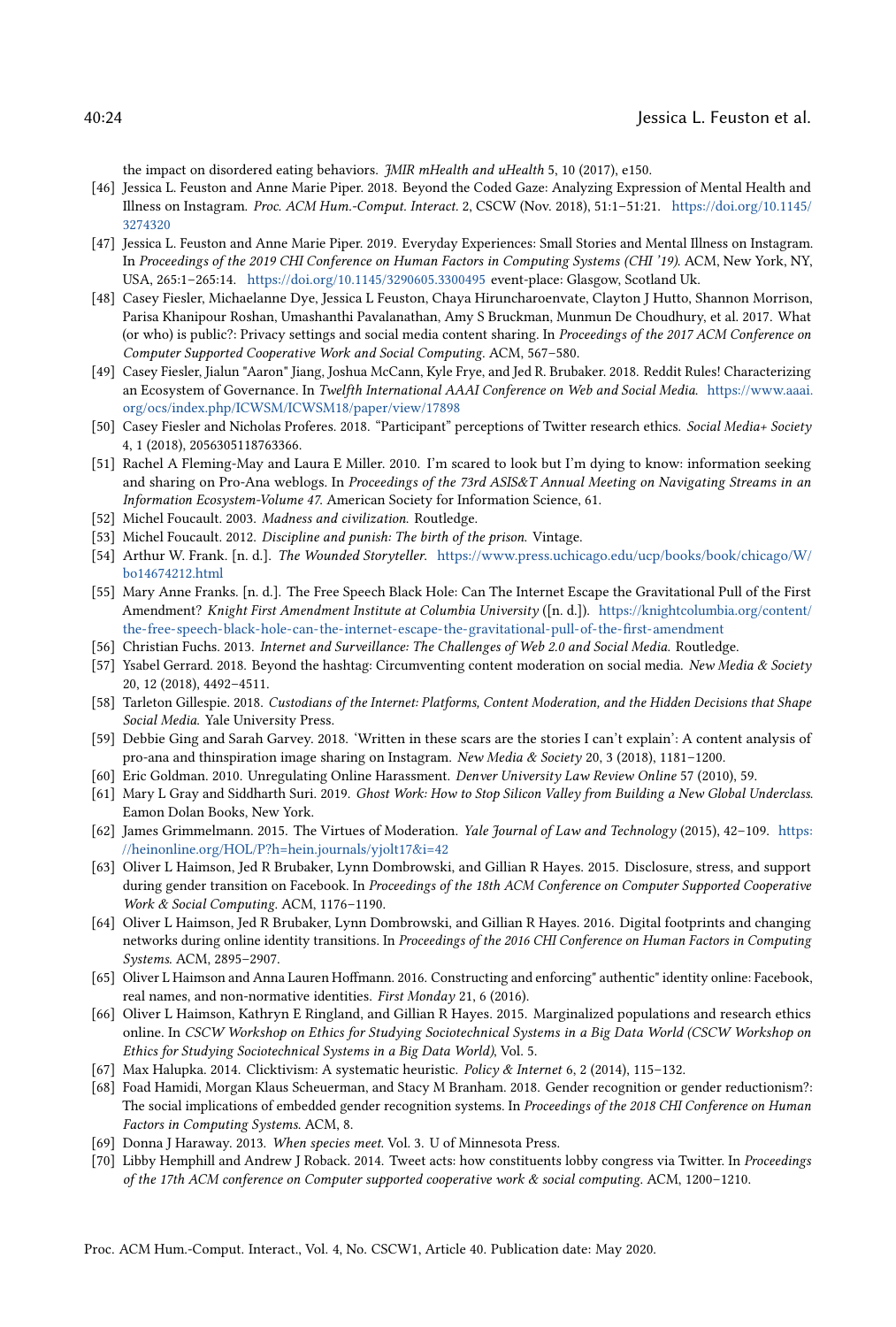- <span id="page-24-21"></span>[71] Dorothy Howard and Lilly Irani. 2019. Ways of Knowing When Research Subjects Care. In Proceedings of the 2019 CHI Conference on Human Factors in Computing Systems. ACM, 97.
- <span id="page-24-13"></span>[72] Lilly C. Irani and M. Six Silberman. 2013. Turkopticon: Interrupting worker invisibility in amazon mechanical turk. In Proceedings of the SIGCHI conference on human factors in computing systems. ACM, 611–620.
- <span id="page-24-0"></span>[73] Grace YoungJoo Jeon, Nicole B Ellison, Bernie Hogan, and Christine Greenhow. 2016. First-generation students and college: The role of Facebook networks as information sources. In Proceedings of the 19th ACM Conference on Computer-Supported Cooperative Work & Social Computing. ACM, 887–899.
- <span id="page-24-2"></span>[74] Shagun Jhaver, Darren Scott Appling, Eric Gilbert, and Amy Bruckman. 2019. "Did You Suspect the Post Would be Removed?": Understanding User Reactions to Content Removals on Reddit. ACM Trans. Comput.-Hum. Interact. 3, CSCW (Nov. 2019), 33. <https://doi.org/10.1145/3359294>
- <span id="page-24-4"></span>[75] Shagun Jhaver, Iris Birman, Eric Gilbert, and Amy Bruckman. 2019. Human-Machine Collaboration for Content Regulation: The Case of Reddit Automoderator. ACM Trans. Comput.-Hum. Interact. 26, 5 (July 2019), 31:1–31:35. <https://doi.org/10.1145/3338243>
- <span id="page-24-3"></span>[76] Shagun Jhaver, Amy Bruckman, and Eric Gilbert. 2019. Does Transparency in Moderation Really Matter?: User Behavior After Content Removal Explanations on Reddit. ACM Trans. Comput.-Hum. Interact. 3, CSCW (Nov. 2019), 27. <https://doi.org/10.1145/3359252>
- <span id="page-24-9"></span>[77] Shagun Jhaver, Sucheta Ghoshal, Amy Bruckman, and Eric Gilbert. 2018. Online Harassment and Content Moderation: The Case of Blocklists. ACM Trans. Comput.-Hum. Interact. 2, CSCW (March 2018), 12:1–12:33. [https://doi.org/10.](https://doi.org/10.1145/3185593) [1145/3185593](https://doi.org/10.1145/3185593)
- <span id="page-24-5"></span>[78] Jialun "Aaron" Jiang, Charles Kiene, Skyler Middler, Jed R. Brubaker, and Casey Fiesler. 2019. Moderation Challenges in Voice-based Online Communities on Discord. Proc. ACM Hum.-Comput. Interact. 3, CSCW (Nov. 2019), 23.
- <span id="page-24-10"></span>[79] Adrienne S Juarascio, Amber Shoaib, and C Alix Timko. 2010. Pro-eating disorder communities on social networking sites: a content analysis. Eating disorders 18, 5 (2010), 393–407.
- <span id="page-24-14"></span>[80] Anna Keski-Rahkonen and Federica Tozzi. 2005. The process of recovery in eating disorder sufferers' own words: An Internet-based study. International Journal of Eating Disorders 37, S1 (2005), S80–S86.
- <span id="page-24-8"></span>[81] Charles Kiene, Jialun "Aaron" Jiang, and Benjamin Mako Hill. 2019. Technological Frames and User Innovation: Exploring Technological Change in Community Moderation Teams. Proceedings of the ACM on Human-Computer Interaction 3, CSCW (Nov. 2019), 23.
- <span id="page-24-22"></span>[82] Arthur Kleinman. 1989. The Illness Narratives: Suffering, Healing, And The Human Condition (reprint edition ed.). Basic Books, New York.
- <span id="page-24-1"></span>[83] Priya Kumar and Sarita Schoenebeck. 2015. The modern day baby book: Enacting good mothering and stewarding privacy on Facebook. In Proceedings of the 18th ACM Conference on Computer Supported Cooperative Work & Social Computing. ACM, 1302–1312.
- <span id="page-24-18"></span>[84] Lakesha Lafayett. 2017. The Problematic Whitewashing of Eating Disorder Recovery. [https://www.](https://www.nationaleatingdisorders.org/blog/problematic-whitewashing-eating-disorder-recovery) [nationaleatingdisorders.org/blog/problematic-whitewashing-eating-disorder-recovery](https://www.nationaleatingdisorders.org/blog/problematic-whitewashing-eating-disorder-recovery)
- <span id="page-24-6"></span>[85] Cliff Lampe and Paul Resnick. 2004. Slash(Dot) and Burn: Distributed Moderation in a Large Online Conversation Space. In Proceedings of the SIGCHI Conference on Human Factors in Computing Systems (CHI '04). ACM, New York, NY, USA, 543–550. <https://doi.org/10.1145/985692.985761> event-place: Vienna, Austria.
- <span id="page-24-7"></span>[86] Cliff A.C. Lampe, Erik Johnston, and Paul Resnick. 2007. Follow the Reader: Filtering Comments on Slashdot. In Proceedings of the SIGCHI Conference on Human Factors in Computing Systems (CHI '07). ACM, New York, NY, USA, 1253–1262. <https://doi.org/10.1145/1240624.1240815> event-place: San Jose, California, USA.
- <span id="page-24-16"></span>[87] landoflobsters. 2019. Changes to Our Policy Against Bullying and Harassment. Reddit (30 September 2019). [https:](https://www.reddit.com/r/announcements/comments/dbf9nj/changes_to_our_policy_against_bullying_and/) [//www.reddit.com/r/announcements/comments/dbf9nj/changes\\_to\\_our\\_policy\\_against\\_bullying\\_and/](https://www.reddit.com/r/announcements/comments/dbf9nj/changes_to_our_policy_against_bullying_and/)
- <span id="page-24-20"></span>[88] Yu-Hao Lee and Gary Hsieh. 2013. Does slacktivism hurt activism?: the effects of moral balancing and consistency in online activism. In Proceedings of the SIGCHI Conference on Human Factors in Computing Systems. ACM, 811–820.
- <span id="page-24-12"></span>[89] Brenda A LeFrançois, Robert Menzies, and Geoffrey Reaume. 2013. Mad matters: A critical reader in Canadian mad studies. Canadian Scholars' Press.
- <span id="page-24-15"></span>[90] A Lenhart, M Ybarra, K Zickuhr, and M Price-Feeney. 2016. Online Harassment, Digital Abuse, and Cyberstalking in America. Data & Society Research Institute. Center for Innovative Public Health Research. Retrieved from: https://datasociety. net/pubs/oh/Online\_Harassment\_2016. pdf (2016).
- <span id="page-24-17"></span>[91] Philip LeVine and Ron Scollon. 2004. Multimodal Discourse Analysis as the Confluence of Discourse and Technology. In Discourse and technology: Multimodal discourse analysis, Philip LeVine and Ron Scollon (Eds.). Georgetown University Press, 1–6.
- <span id="page-24-11"></span>[92] Stephen P Lewis and Alexis E Arbuthnott. 2012. Searching for thinspiration: the nature of internet searches for pro-eating disorder websites. Cyberpsychology, Behavior, and Social Networking 15, 4 (2012), 200–204.
- <span id="page-24-19"></span>[93] Ian Li, Anind Dey, and Jodi Forlizzi. 2010. A stage-based model of personal informatics systems. In Proceedings of the SIGCHI conference on human factors in computing systems. 557–566.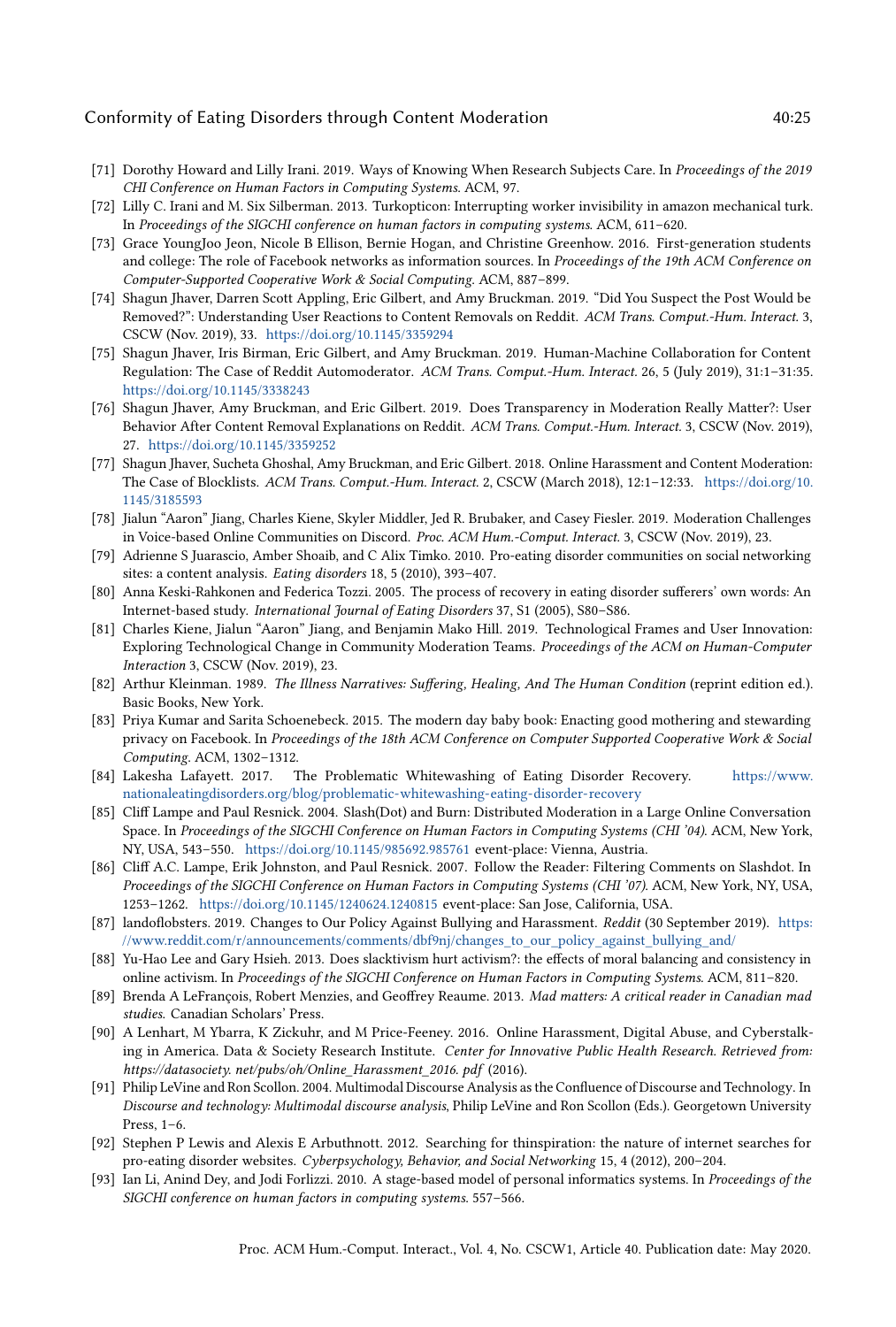#### 40:26 Jessica L. Feuston et al.

- <span id="page-25-19"></span>[94] Jessa Lingel. 2019. The gentrification of the internet. [http://culturedigitally.org/2019/03/](http://culturedigitally.org/2019/03/the-gentrification-of-the-internet/) [the-gentrification-of-the-internet/](http://culturedigitally.org/2019/03/the-gentrification-of-the-internet/)
- <span id="page-25-14"></span>[95] Deanna Linville, Tiffany Brown, Katrina Sturm, and Tori McDougal. 2012. Eating disorders and social support: perspectives of recovered individuals. Eating Disorders 20, 3 (2012), 216–231.
- <span id="page-25-10"></span>[96] Fannie Liu, Denae Ford, Chris Parnin, and Laura Dabbish. 2017. Selfies as social movements: Influences on participation and perceived impact on stereotypes. Proceedings of the ACM on Human-Computer Interaction 1, CSCW (2017), 72.
- <span id="page-25-20"></span>[97] James D. Livingston and Jennifer E. Boyd. 2010. Correlates and consequences of internalized stigma for people living with mental illness: A systematic review and meta-analysis. Social Science & Medicine 71, 12 (Dec. 2010), 2150-2161. <https://doi.org/10.1016/j.socscimed.2010.09.030>
- <span id="page-25-18"></span>[98] Helen Malson. 1999. Womæn under erasure: Anorexic bodies in postmodern context. Journal of community & applied social psychology 9, 2 (1999), 137–153.
- <span id="page-25-15"></span>[99] Ben Marder, Adam Joinson, Avi Shankar, and David Houghton. 2016. The extended 'chilling' effect of Facebook: The cold reality of ubiquitous social networking. Computers in Human Behavior 60 (2016), 582–592.
- <span id="page-25-5"></span>[100] Aiden McGillicuddy, Jean-Gregoire Bernard, and Jocelyn Cranefield. 2016. Controlling Bad Behavior in Online Communities: An Examination of Moderation Work. ICIS 2016 Proceedings (Dec. 2016). [https://aisel.aisnet.org/](https://aisel.aisnet.org/icis2016/SocialMedia/Presentations/23) [icis2016/SocialMedia/Presentations/23](https://aisel.aisnet.org/icis2016/SocialMedia/Presentations/23)
- <span id="page-25-11"></span>[101] Bharat Mehra, Cecelia Merkel, and Ann Peterson Bishop. 2004. The internet for empowerment of minority and marginalized users. New media & society 6, 6 (2004), 781-802.
- <span id="page-25-22"></span>[102] Kaitlynn Mendes, Jessica Ringrose, and Jessalynn Keller. 2018. #MeToo and the promise and pitfalls of challenging rape culture through digital feminist activism. European Journal of Women's Studies 25, 2 (May 2018), 236-246. <https://doi.org/10.1177/1350506818765318>
- <span id="page-25-4"></span>[103] Annemarie Mol. 2002. The body multiple: Ontology in medical practice. Duke University Press.
- <span id="page-25-12"></span>[104] Dhiraj Murthy. 2008. Digital ethnography: An examination of the use of new technologies for social research. Sociology 42, 5 (2008), 837–855.
- <span id="page-25-13"></span>[105] Dhiraj Murthy. 2011. Emergent digital ethnographic methods for social research. Handbook of emergent technologies in social research (2011), 158–179.
- <span id="page-25-3"></span>[106] Sarah Myers West. 2018. Censored, suspended, shadowbanned: User interpretations of content moderation on social media platforms. New Media & Society 20, 11 (Nov. 2018), 4366–4383. <https://doi.org/10.1177/1461444818773059>
- <span id="page-25-8"></span>[107] Jung Sun Oh, Daqing He, Wei Jeng, Eleanor Mattern, and Leanne Bowler. 2013. Linguistic characteristics of eating disorder questions on Yahoo! Answers-content, style, and emotion. In Proceedings of the 76th ASIS&T Annual Meeting: Beyond the Cloud: Rethinking Information Boundaries. American Society for Information Science, 87.
- <span id="page-25-9"></span>[108] Kathleen O'Leary, Arpita Bhattacharya, Sean A Munson, Jacob O Wobbrock, and Wanda Pratt. 2017. Design opportunities for mental health peer support technologies. In Proceedings of the 2017 ACM Conference on Computer Supported Cooperative Work and Social Computing. ACM, 1470–1484.
- <span id="page-25-0"></span>[109] Alexandra Olteanu, Sarah Vieweg, and Carlos Castillo. 2015. What to expect when the unexpected happens: Social media communications across crises. In Proceedings of the 18th ACM conference on computer supported cooperative work & social computing. ACM, 994–1009.
- <span id="page-25-21"></span>[110] Onlinecensorship.org. 2019. Offline-Online. <https://onlinecensorship.org/content/infographics> Retrieved September 20, 2019.
- <span id="page-25-17"></span>[111] John E Pachankis. 2007. The psychological implications of concealing a stigma: A cognitive-affective-behavioral model. Psychological bulletin 133, 2 (2007), 328.
- <span id="page-25-6"></span>[112] Jessica A. Pater, Oliver L. Haimson, Nazanin Andalibi, and Elizabeth D. Mynatt. 2016. "Hunger Hurts but Starving Works": Characterizing the Presentation of Eating Disorders Online. In Proceedings of the 19th ACM Conference on Computer-Supported Cooperative Work & Social Computing (CSCW '16). ACM, New York, NY, USA, 1185–1200. <https://doi.org/10.1145/2818048.2820030>
- <span id="page-25-2"></span>[113] Jessica A. Pater, Moon K. Kim, Elizabeth D. Mynatt, and Casey Fiesler. 2016. Characterizations of Online Harassment: Comparing Policies Across Social Media Platforms. In Proceedings of the 19th International Conference on Supporting Group Work (GROUP '16). ACM, New York, NY, USA, 369–374. <https://doi.org/10.1145/2957276.2957297> event-place: Sanibel Island, Florida, USA.
- <span id="page-25-7"></span>[114] Jessica A. Pater, Lauren E. Reining, Andrew D. Miller, Tammy Toscos, and Elizabeth D. Mynatt. 2019. "Notjustgirls": Exploring Male-related Eating Disordered Content Across Social Media Platforms. In Proceedings of the 2019 CHI Conference on Human Factors in Computing Systems (CHI '19). ACM, New York, NY, USA, 651:1–651:13. [https:](https://doi.org/10.1145/3290605.3300881) [//doi.org/10.1145/3290605.3300881](https://doi.org/10.1145/3290605.3300881) event-place: Glasgow, Scotland Uk.
- <span id="page-25-16"></span>[115] Jon Penney. 2017. Internet surveillance, regulation, and chilling effects online: A comparative case study. Internet Policy Review (2017).
- <span id="page-25-1"></span>[116] Shruti Phadke, Jonathan Lloyd, James Hawdon, Mattia Samory, and Tanushree Mitra. 2018. Framing Hate with Hate Frames: Designing the Codebook. In Companion of the 2018 ACM Conference on Computer Supported Cooperative Work

Proc. ACM Hum.-Comput. Interact., Vol. 4, No. CSCW1, Article 40. Publication date: May 2020.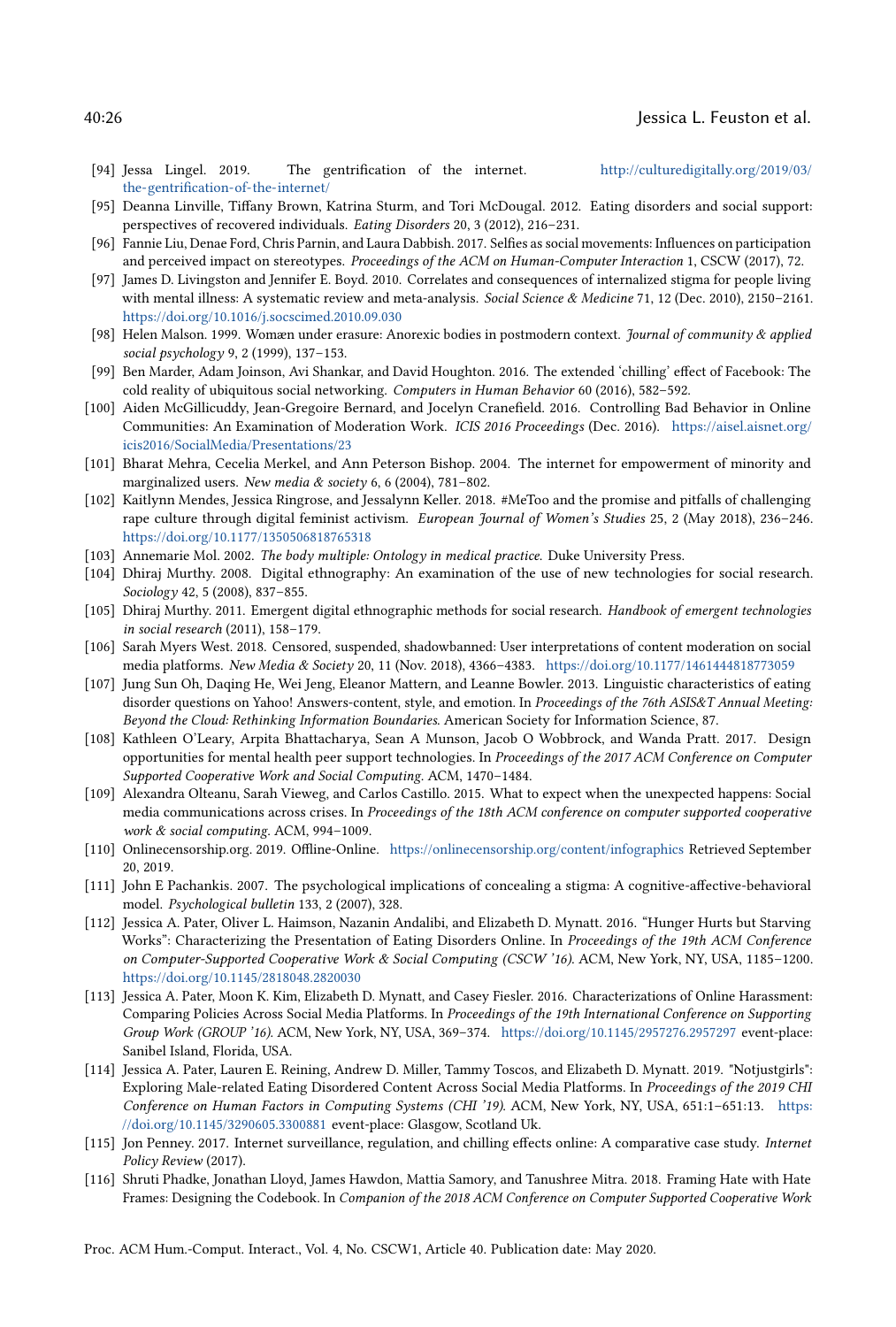and Social Computing. ACM, 201–204.

- <span id="page-26-15"></span>[117] Sarah Pink, Heather A. Horst, John Postill, Larissa Hjorth, Tania Lewis, and Jo Tacchi. 2016. Digital ethnography: Principles and Practice. SAGE.
- <span id="page-26-4"></span>[118] Radha Iyengar Plumb. 2019. An Independent Report on How We Measure Content Moderation. Facebook Newsroom (23 May 2019). <https://newsroom.fb.com/news/2019/05/dtag-report/>
- <span id="page-26-12"></span>[119] Rebecca Puhl and Young Suh. 2015. Stigma and eating and weight disorders. Current psychiatry reports 17, 3 (2015), 10.
- <span id="page-26-13"></span>[120] Bryce J Renninger. 2015. "Where I can be myself... where I can speak my mind": Networked counterpublics in a polymedia environment. New Media & Society 17, 9 (2015), 1513-1529.
- <span id="page-26-7"></span>[121] Sarah Roberts. 2016. Digital Refuse: Canadian Garbage, Commercial Content Moderation and the Global Circulation of Social Media's Waste. Wi: Journal of Mobile Media (Jan. 2016). <https://ir.lib.uwo.ca/commpub/14>
- <span id="page-26-6"></span>[122] Sarah T Roberts. 2019. Behind the Screen: Content Moderation in the Shadows of Social Media. Yale University Press.
- <span id="page-26-11"></span>[123] James P Roehrig and Carmen P McLean. 2010. A comparison of stigma toward eating disorders versus depression. International Journal of Eating Disorders 43, 7 (2010), 671–674.
- <span id="page-26-23"></span>[124] Nicolas Rüsch, Matthias C. Angermeyer, and Patrick W. Corrigan. 2005. Mental illness stigma: Concepts, consequences, and initiatives to reduce stigma. European Psychiatry 20, 8 (Dec. 2005), 529–539. [https://doi.org/10.1016/j.eurpsy.](https://doi.org/10.1016/j.eurpsy.2005.04.004) [2005.04.004](https://doi.org/10.1016/j.eurpsy.2005.04.004)
- <span id="page-26-21"></span>[125] Shruti Sannon, Elizabeth L. Murnane, Natalya N. Bazarova, and Geri Gay. 2019. "I Was Really, Really Nervous Posting It": Communicating About Invisible Chronic Illnesses Across Social Media Platforms. In Proceedings of the 2019 CHI Conference on Human Factors in Computing Systems (CHI '19). ACM, New York, NY, USA, 353:1–353:13. <https://doi.org/10.1145/3290605.3300583> event-place: Glasgow, Scotland Uk.
- <span id="page-26-14"></span>[126] Morgan Klaus Scheuerman, Stacy M. Branham, and Foad Hamidi. 2018. Safe Spaces and Safe Places: Unpacking Technology-Mediated Experiences of Safety and Harm with Transgender People. Proc. ACM Hum.-Comput. Interact. 2, CSCW (Nov. 2018), 155:1–155:27. <https://doi.org/10.1145/3274424>
- <span id="page-26-16"></span>[127] Lynne Schrum. 1995. Framing the debate: Ethical research in the information age. Qualitative Inquiry 1, 3 (1995), 311–326.
- <span id="page-26-10"></span>[128] Andrew Scull. 2015. Madness in Civilization: A Cultural History of Insanity, from the Bible to Freud, from the Madhouse to Modern Medicine. Princeton University Press. 432 pages.
- <span id="page-26-2"></span>[129] Joseph Seering, Robert Kraut, and Laura Dabbish. 2017. Shaping Pro and Anti-Social Behavior on Twitch Through Moderation and Example-Setting. In Proceedings of the 2017 ACM Conference on Computer Supported Cooperative Work and Social Computing (CSCW '17). ACM, New York, NY, USA, 111–125. <https://doi.org/10.1145/2998181.2998277> event-place: Portland, Oregon, USA.
- <span id="page-26-3"></span>[130] Joseph Seering, Tony Wang, Jina Yoon, and Geoff Kaufman. 2019. Moderator engagement and community development in the age of algorithms. New Media & Society 21, 7 (July 2019), 1417–1443. <https://doi.org/10.1177/1461444818821316>
- <span id="page-26-9"></span>[131] Leslie Regan Shade. 2003. Weborexics: The ethical issues surrounding pro-ana websites. (2003).
- <span id="page-26-5"></span>[132] Heather Anne Swanson. 2018. Landscapes, by comparison. In The World Multiple: The Quotidian Politics of Knowing and Generating Entangled Worlds, Kei'ichi Omura, Grant Otsuki, Shiho Satsuka, and Atsuro Morita (Eds.). Routledge, Chapter 7.
- <span id="page-26-19"></span>[133] Marika Tiggemann and Mia Zaccardo. 2018. 'Strong is the new skinny': A content analysis of #fitspiration images on Instagram. Journal of health psychology 23, 8 (2018), 1003–1011.
- <span id="page-26-17"></span>[134] Walter Vandereycken and Ina Van Humbeeck. 2008. Denial and concealment of eating disorders: a retrospective survey. European Eating Disorders Review 16, 2 (2008), 109–114. <https://doi.org/10.1002/erv.857>
- <span id="page-26-0"></span>[135] Aditya Vashistha, Abhinav Garg, Richard Anderson, and Agha Ali Raza. 2019. Threats, Abuses, Flirting, and Blackmail: Gender Inequity in Social Media Voice Forums. In Proceedings of the 2019 CHI Conference on Human Factors in Computing Systems. ACM, 72.
- <span id="page-26-1"></span>[136] Jessica Vitak, Kalyani Chadha, Linda Steiner, and Zahra Ashktorab. 2017. Identifying Women's Experiences With and Strategies for Mitigating Negative Effects of Online Harassment. In Proceedings of the 2017 ACM Conference on Computer Supported Cooperative Work and Social Computing. ACM, 1231–1245.
- <span id="page-26-8"></span>[137] Tao Wang, Markus Brede, Antonella Ianni, and Emmanouil Mentzakis. 2017. Detecting and characterizing eatingdisorder communities on social media. In Proceedings of the Tenth ACM International Conference on Web Search and Data Mining. ACM, 91–100.
- <span id="page-26-18"></span>[138] Donghee Yvette Wohn. 2019. Volunteer Moderators in Twitch Micro Communities: How They Get Involved, the Roles They Play, and the Emotional Labor They Experience. In Proceedings of the 2019 CHI Conference on Human Factors in Computing Systems. ACM, 160.
- <span id="page-26-20"></span>[139] David Wood. 2003. Foucault and panopticism revisited. Surveillance & Society 1, 3 (2003), 234–239.
- <span id="page-26-22"></span>[140] Diyi Yang, Zheng Yao, Joseph Seering, and Robert Kraut. 2019. The Channel Matters: Self-disclosure, Reciprocity and Social Support in Online Cancer Support Groups. In Proceedings of the 2019 CHI Conference on Human Factors